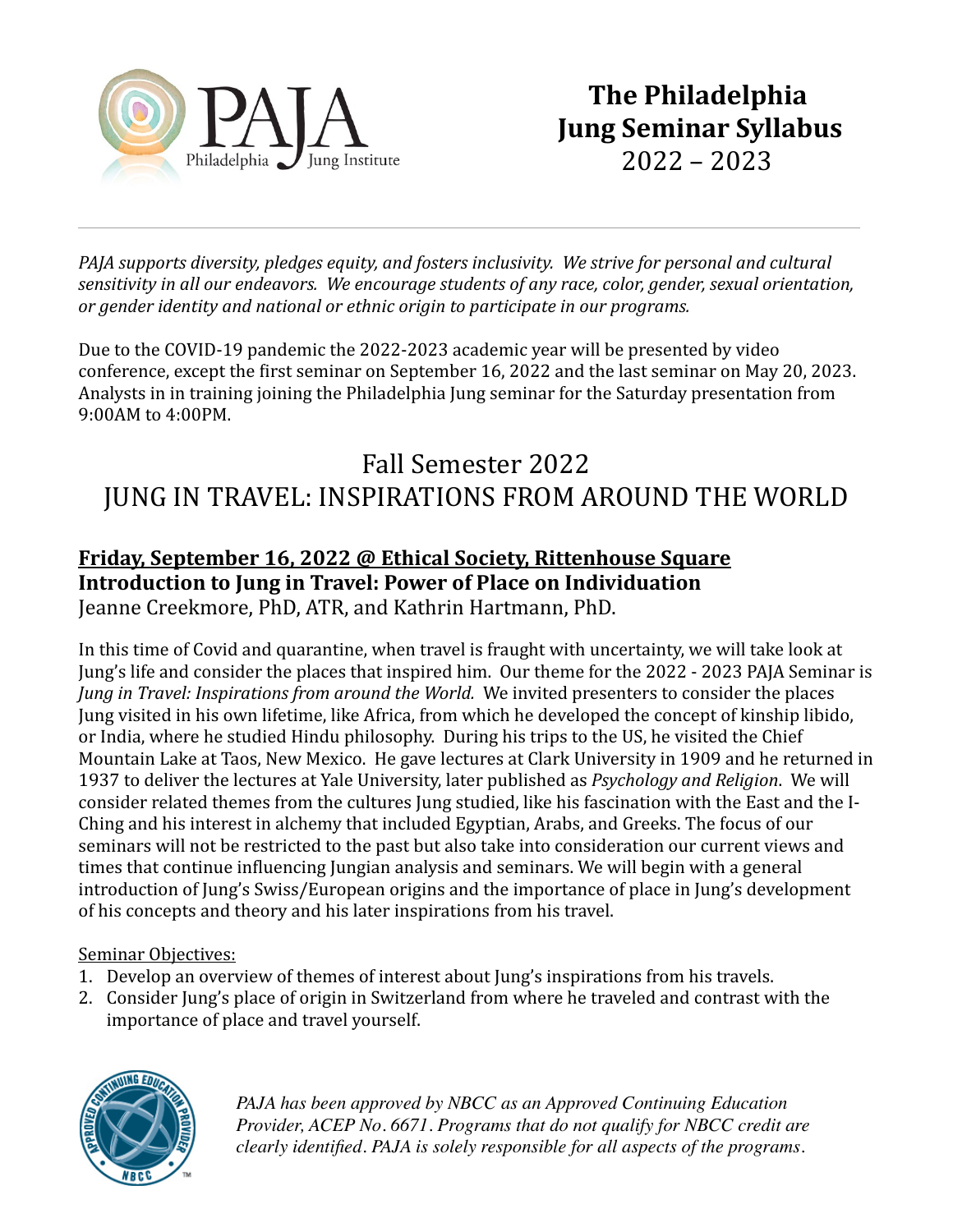#### Required Readings:

Jung, C.G. (1973, rev. edition). Memories, Dreams, Reflections, (Ch. 9, Travels). New York: Pantheon Books. 

Supplemental Readings:

Gallagher, W. (1993). *The Power of Place: How our surroundings shape our thoughts, emotions and actions.* New York: Harper Perennial.

## Assignment:

Write a 1–2-page paper and/or express in any other media (art, music, body movement, etc.) the importance and meaning of place and travel for you in your life.

## Schedule:

| 1:00 | 2:00 | Jung's origins                                                         |
|------|------|------------------------------------------------------------------------|
| 2:00 | 3:00 | Jung's travels                                                         |
| 3:00 | 3:15 | <b>Break</b>                                                           |
| 3:15 | 4:15 | Small and large group discussion of the importance of place and travel |
| 4:15 | 5:00 | <b>Summary and Reflections</b>                                         |

# **Saturday, September 17, 2022 @ The Ethical Society, Rittenhouse Square Jung's Travel with Freud**

Julie Bondanza, PhD

This seminar focuses on the relationship between two geniuses: Jung and Freud. We will explore the excitement of their meetings and the thrill of collaboration as they worked together on the development of ideas and the work with patients and their association with other analysts and their literal travels with each other, especially their trip with Ferenzi by ship to Clark University in the United States. Eventually, their differences became apparent and disagreements arose. Jung kept secret his work on what eventually became Volume 5 of The Collected Works: SYMBOLS OF TRANSFORMATION. This led to their disassociation and tragic breakup. We will also explore the aftermath of their breakup for Jung. We will also imagine the possible psychological issues underlying the entire relationship

## Seminar Objectives:

- 1. To compare the similarities and differences in the work that both men produced, especially the differences that lay under their disassociation.
- 2. To develop an understanding of the central theoretical point in Jung's work in Symbols of Transformation.

Required Readings: Bair, D. (2003). *Jung: A Biography*. Chapters 6, 9 and 10. New York: Little Brown and Company.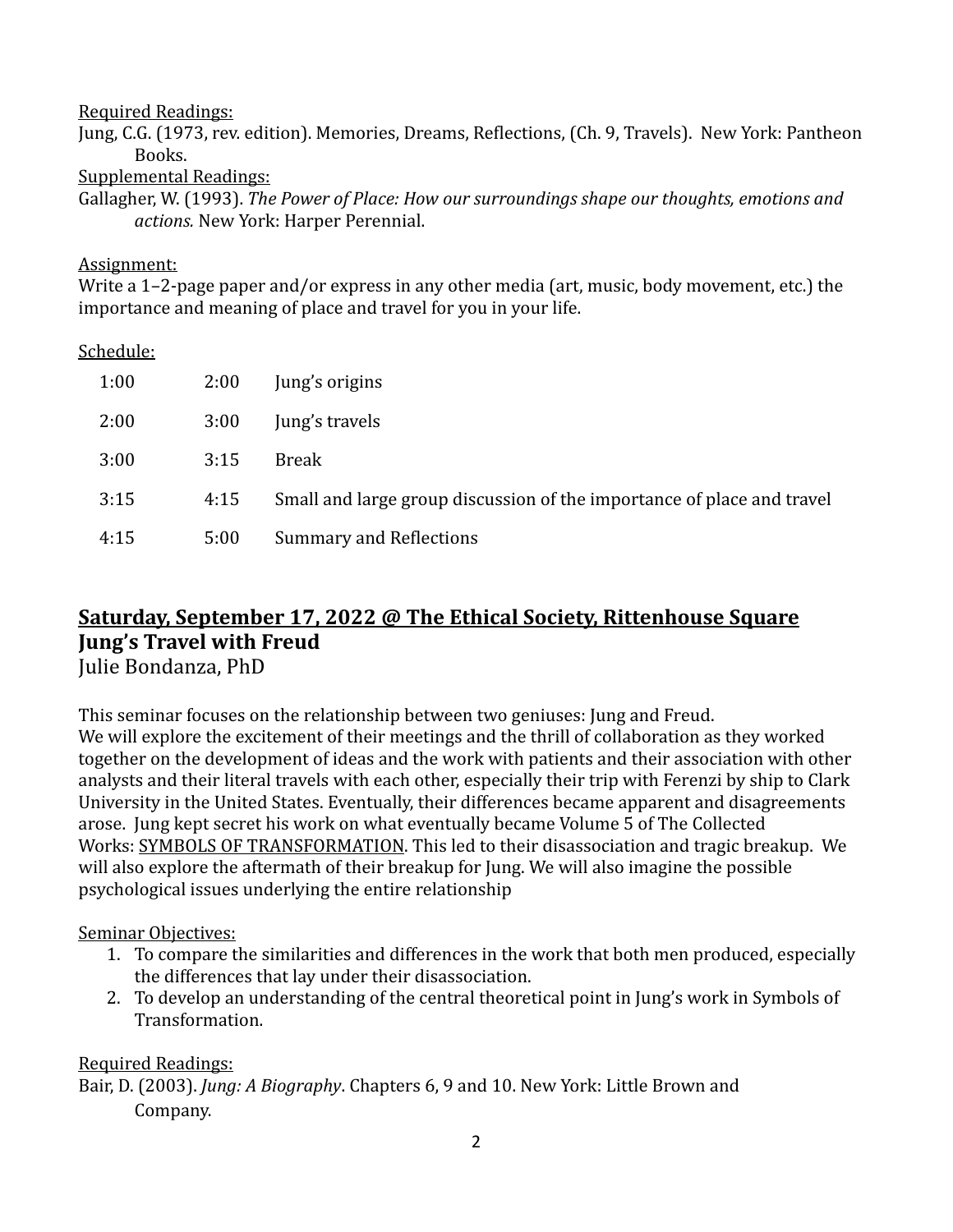Jung, C. G. (1989). Sigmund Freud. In *Memories, Dreams, Reflections* (Ch. 9, pp. 238- 288). New York: Random House.

## Suggested Readings:

Donn, L. (1988). *Freud and Jung: Years of Friendship, Years of Loss*. New York: Macmillan.

Hogenson, G. B. (1983). *Jung's Struggles with Freud*. Wilmette, Illinois. Chiron.

## Schedule:

| 1:00 | 2:30 | Lecture & Discussion |
|------|------|----------------------|
| 2:30 | 2:45 | Break                |
| 2:45 | 5:00 | Lecture & Discussion |

## **Friday, October 14, 2022 Jung's "The Dreamlike World of India"** Dyane Sherwood, PhD

During the 1960's and 1970's, East Indian philosophies and spirituality arrived in full force in the West, brought by charismatic figures who attracted large followings among the young. Jung's voyage to India 1938-39 was at a time when few in the West looked to the East with respect and curiosity. Jung observed ordinary people living in crowded and unsanitary conditions, as well as temple sculptures that he found obscene. He met learned men whose philosophies were frighteningly alien to his Western European, Christian values. Then Jung began to dream in the color red and was hospitalized for two weeks with dysentery, remaining in a delirium for much of the time. He was too ill even to write on the return voyage.

What impact did India have on Jung? We will ponder this question as we retrace Jung's journey, illustrated with photographs and first-hand observations from my own travel in India 50 years later —travel that can seem to immerse one in a waking dream.

## Seminar Objectives:

- 1. Describe the Indian worldview, as Jung experienced it on his trip to India in 1938-39, and the ways it challenged his European, Christian Weltanschauung.
- 2. Identify ways that Indian philosophy may have influenced Jung's later work.
- 3. Formulate your own philosophical and psychological viewpoint.

## Required Readings:

Jung, C. G. (1961). Travels, India. In *Memories, Dreams, Reflections* (Ch. IX, pp. 274-283). New York: Random House.

## Suggested Readings:

Zimmer, Heinrich (1951). *Philosophies of India*, J. Campbell (Ed.). Princeton, NJ: Princeton University Press.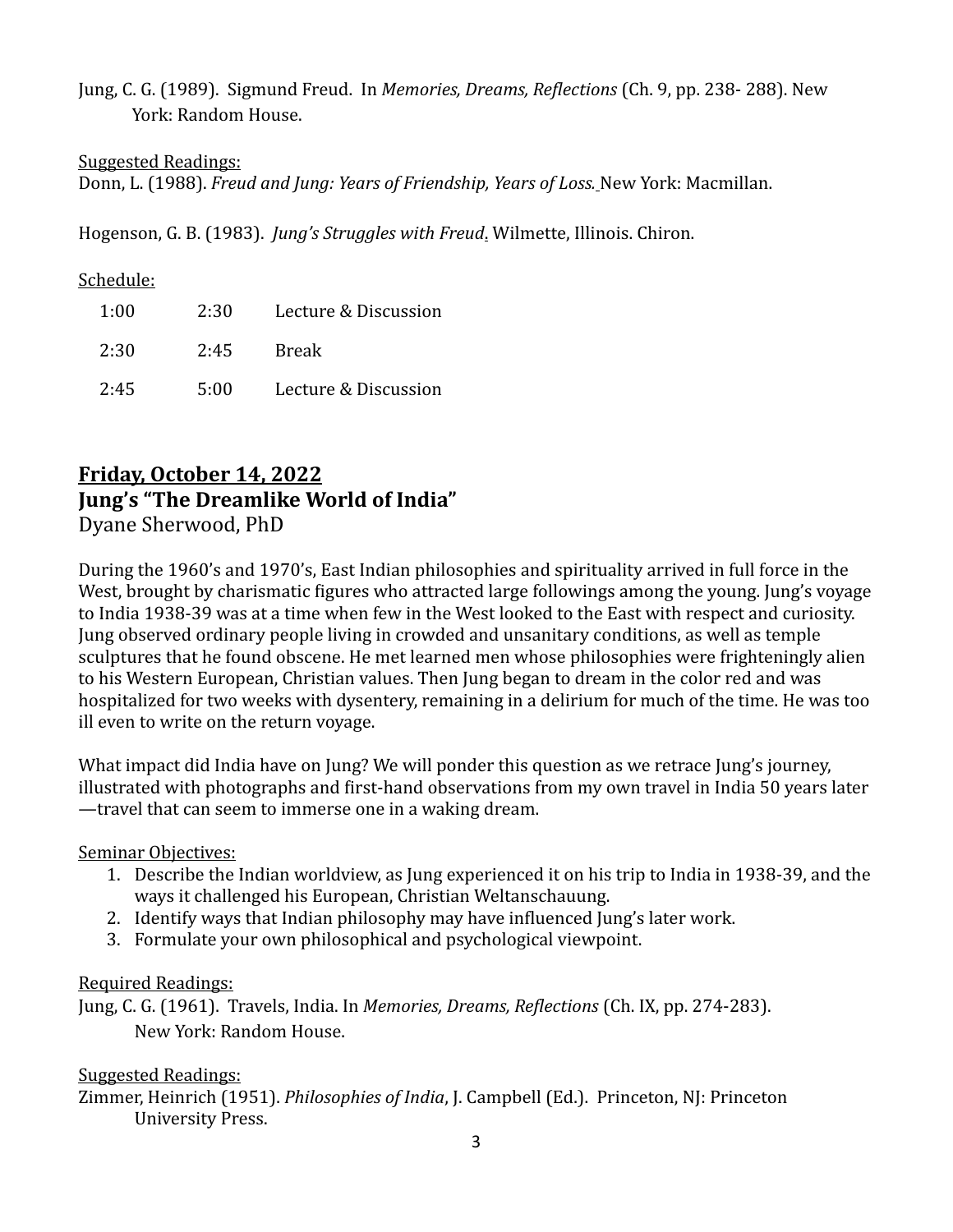Zimmer, Heinrich (1973). Myths and Symbols in Indian Art and Civilization (1973), J. Campbell (Ed.) Princeton, NJ: Princeton University Press.

Schedule:

| 1:00 | 2:00 | Introduction            |
|------|------|-------------------------|
| 2:00 | 3:00 | Discussion              |
| 3:00 | 3:15 | Break                   |
| 3:15 | 3:45 | Small group discussions |
| 3:45 | 4:45 | Large group sharing     |
| 4.45 | 5:00 | Summary                 |

# Saturday, October 15, 2022 **Jungian Ecopsychology**

Dennis Merritt, PhD, LCSW

The field of ecopsychology emerged in the early 1990s as a belated response from the psychological community to address the cascading effects of human-created environmental damage in the Anthropocene Era, our current era marked by the planet-wide influence of our species. Jungian ecopsychology offers one of the best frameworks for analyzing our dysfunctional relationship with the environment—and with each other—through an archetypal analysis of the layers of the collective unconscious. Jung was deeply connected with his native Swiss soil that was reflected in the ecological aspects of his conceptual system and using alchemy as his main symbol system. Ecology begins with our relationship with "the little people" in our dreams and dreams can be used to help us connect deeply to the land using Hillman's concept of Aphrodite as the Soul of the World. Case material will be presented illustrating how to work with spirit animals in dreams as a way of connecting us deeply to the land.

The archetype of the Self overlaps with the properties of the organism in the organic and inorganic realms with complexity theory providing the mathematics of the dynamism of organisms. Hermes can be described as the god of complexity theory, thereby linking the arts and the sciences.

In 1940 Jung foretold a paradigm shift that he labeled a "new age" and "Aquarian Age". The new paradigm will be based on ecological concepts and reflected in new educational and economic systems. We must think in these terms as a species if there is any hope of averting a planetary nightmare. 

- 1. Articulate an ecological approach to the analytic process beginning with the intra-psychic world of dreams and including the layers of the collective unconscious.
- 2. Recognize spirit animals in dreams and discuss how to work with the analysand to embody that energy in their life.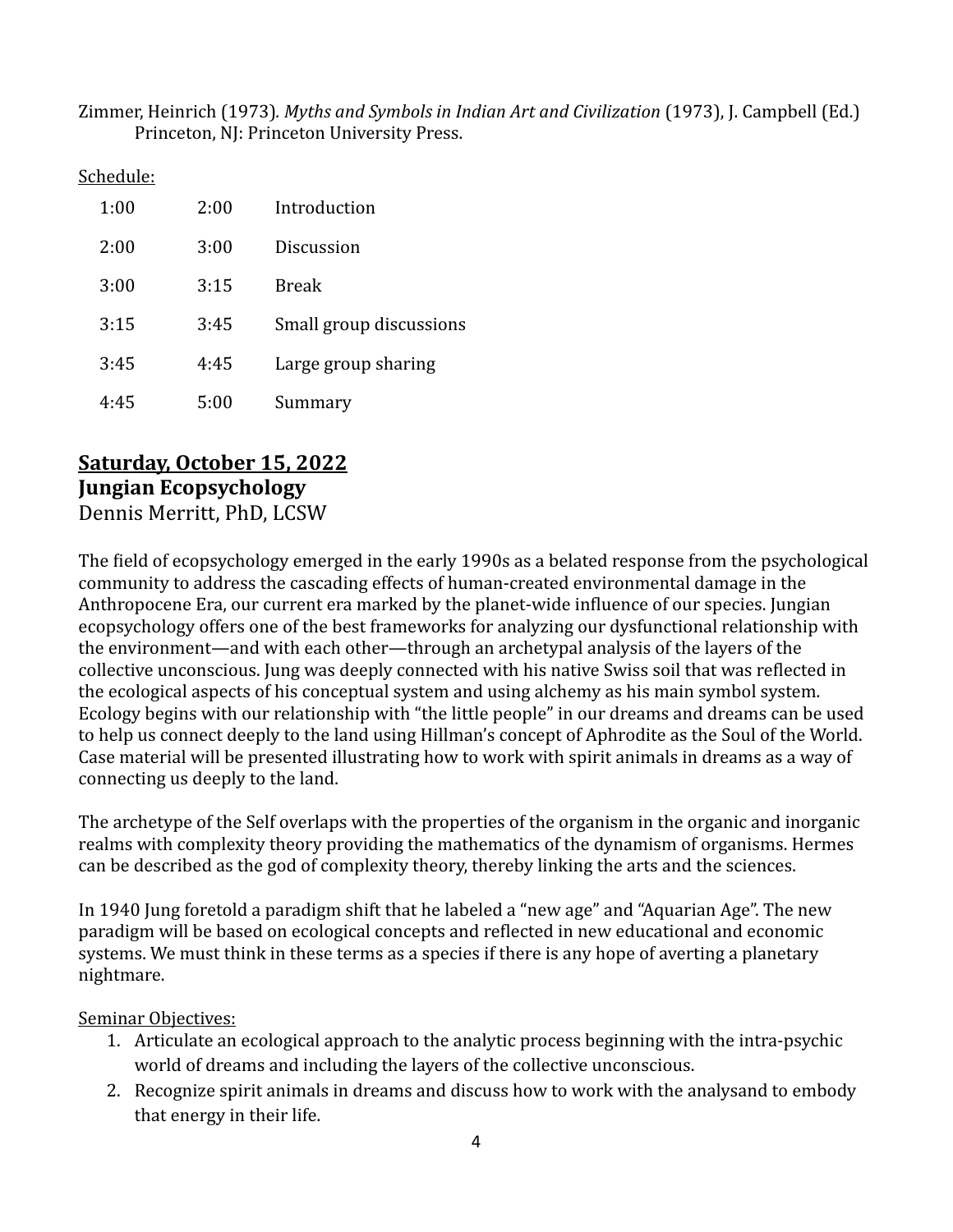- 3. Recognize the significance and unique contribution of Jungian work with the symbolic and archetypal in addressing the environmental disaster.
- 4. Explain how the Native American vision quest provides a model framework for Jungian psychology to appeal to the younger generation rightfully worried about their environmental future.

## Required Readings:

Merritt, D. (2017). "Ecopsychology, the Psyche, and the Environment". In *Rethinking Nature: Challenging Disciplinary Boundaries.* Eds. Aurelie Chone, Isabelle Hajek and Philippe Hamman. London and New York: Routledge. pp. 49-61. (Scans provided. Enlarge for easier reading)

This Journey Conference program offers two powerful dreams about the urgency of our environmental crisis and my presentation on ten steps we can take to addressing the issues at many levels. **<https://youtu.be/NU4GbckexLQ>**

## Suggested Readings:

Spirit in the Land

<http://www.jungianecopsychology.com/2022/02/spirit-in-land-interdisciplinary.html>

## Schedule:

| 9:00  | 10:30 | Introduction to field of Ecopsychology        |
|-------|-------|-----------------------------------------------|
| 10:30 | 10:45 | <b>Break</b>                                  |
| 10:45 | 12:00 | Spirit Animals & Native American Vision Quest |
| 12:00 | 1:00  | Lunch                                         |
| 1:30  | 2:30  | Presentation of Case Material                 |
| 2:30  | 2:45  | <b>Break</b>                                  |
| 2:45  | 4:00  | Discussion                                    |

## Friday, November 18, 2022 **Jung's travel in the West** Jane Selinske, Ed.D., LSCW, NCPsyA, LP, MT-BC

Jung arrived at the Taos Pueblo on January 5, 1925 and stayed for a short two-week visit. Despite the brevity of his trip, it was a pivotal moment in his life which had a long-lasting effect on Jung's psyche and analytic work. During his time at the Pueblo, he had two significant conversations with Mountain Lake, an intelligent, National Political influence, Spiritual Leader and significant member of the Taos Pueblo. Jung had an emotional and psychological response to his conversations with Mountain Lake regarding the lack of a spiritual center and heart in the European "white man." Jung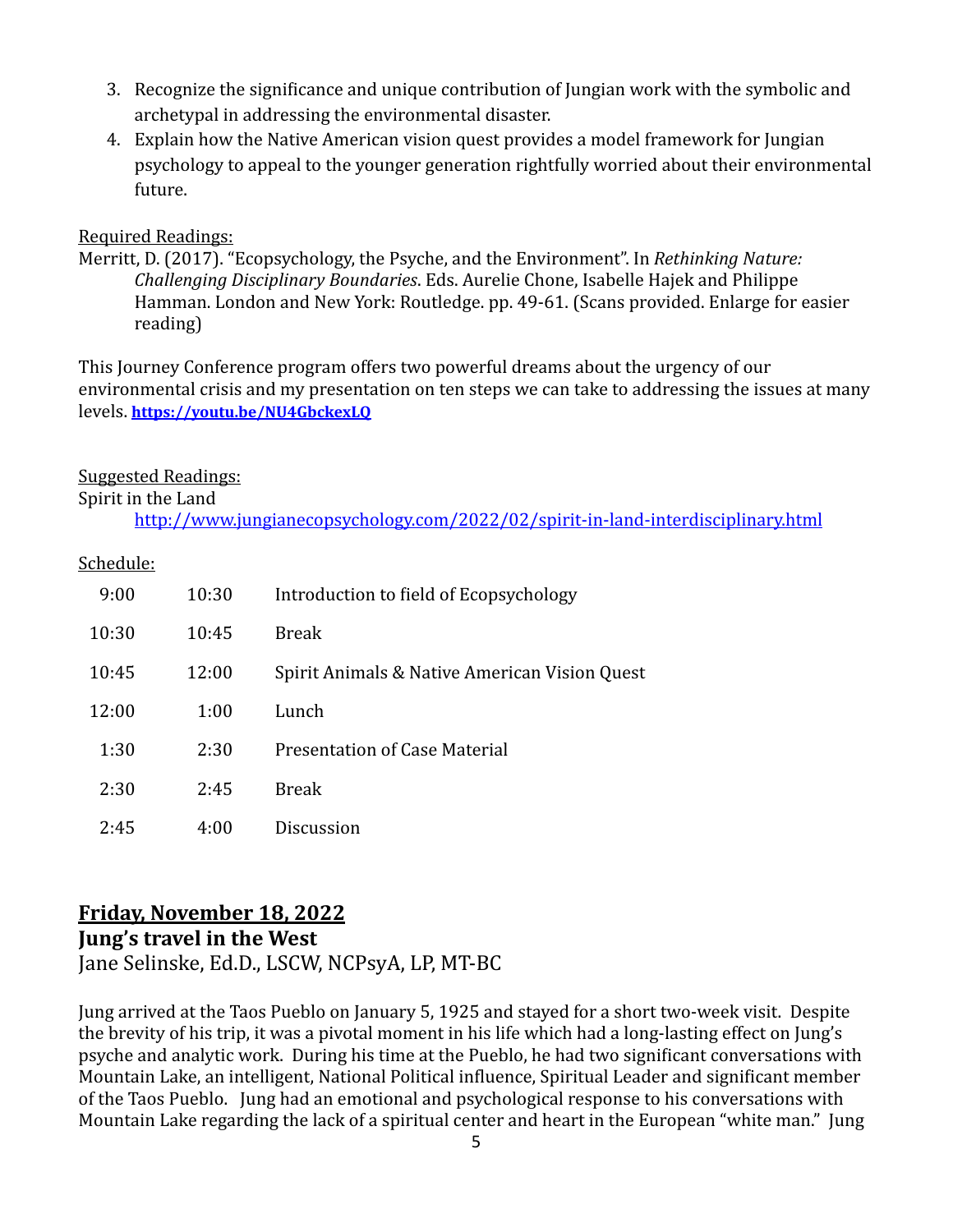subsequently realized the importance of having a united system of beliefs and pattern of practices to enable an individual to have meaning in life.

Jung's encounter with the Pueblo de Taos confirmed the link between the Indians Healing system and his symbolic healing through images, strengthened his typological system, helped him discover that participation mystique was not only to be recognized in "primitives," heightened his awareness for the importance of needing a spiritual life connected to a unified system and made Jung aware of his imprisonment "in the cultural consciousness of the white man" Jung, *MDR*,1973, p. 247). This seminar will be didactive and experiential and will discuss the significant awareness's and discoveries that Jung came to encounter in his personal and professional life through his short visit to the Pueblo de Taos, will discuss the History of the Pueblo, the architecture, will show the Native American Spiritual/Healing Symbols and will compare the Native American healing ritual to psychotherapy. The group will also experience a symbol ritual.

## Seminar Objectives:

- 1. The participants will assess the significant personal and professional awareness's that Jung encountered from his visit to the Pueblo de Taos New Mexico.
- 2. The participants will be able to describe the History, Architecture, Spiritual/Healing symbols of the Native American Pueblo.
- 3. The participants will participate in a Symbol Ritual that will be transferable to their personal/professional life.

## Required Readings:

Jung, C. G. (1961). Travels in America: The Pueblo Indians. In *Memories, Dreams, Reflections* (Ch. IX, pp. 246-252). New York: Random House.

## Suggested Readings:

## Assignment:

Reflect on one of the Spiritual/Healing Symbols of the Native American Pueblo and write up your experience and what significance it had for you.

## Schedule:

| 1:00 | 1:45 | Introduction and Input on Pueblo, History, Architecture     |
|------|------|-------------------------------------------------------------|
| 1:45 | 2:30 | Teach Jung's Personal and Professional Awareness from Visit |
| 2:30 | 3:15 | Viewing of Spiritual / Healing Symbols                      |
| 3:15 | 3:30 | Break                                                       |
| 3:30 | 4:00 | <b>Small Group Sharing</b>                                  |
| 4:00 | 4:20 | Large Group Sharing                                         |

Bair, D. (2003). This Analytic Powder Magazine. In *Jung A Biography* (Ch. 23, pp.330-340). Boston: Little, Brown and Company.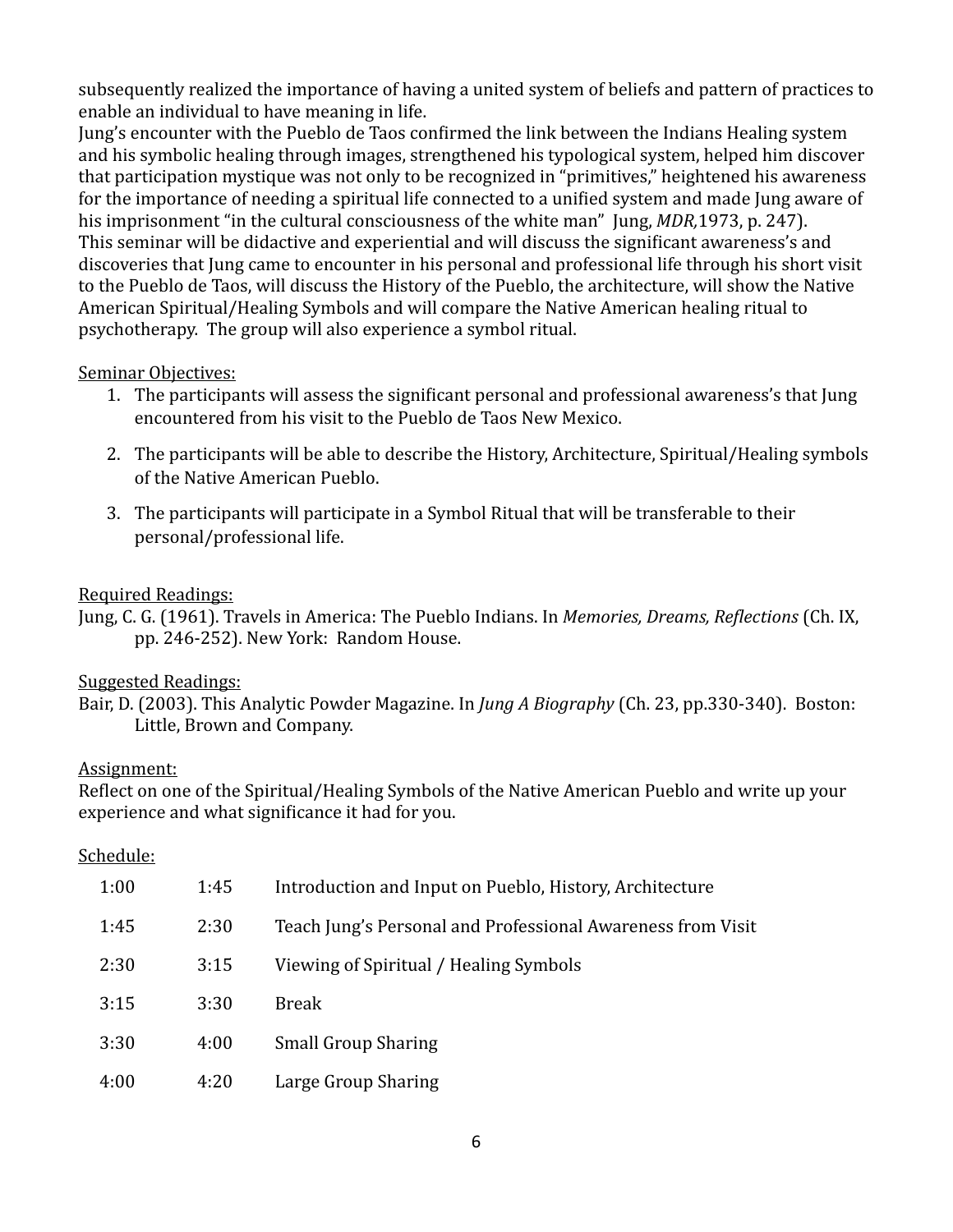## **Saturday, November 19, 2022 Jung: Kundalini and Yoga** Laura J Chapman MA, LSW, Jungian Analyst

Jung came to the concept of his psychology and psychological processes through a Western scientific mindset. He tried to describe what his European background did not have a direct vocabulary for and what was, in fact, at that time unarticulated in Western culture. Jung was fascinated by Eastern philosophy and spirituality and discovered direct correlations to his work. Through his commentaries on numerous texts such as the *I Ching* and *The Tibetan Book of the Dead*, and his essays on Zen, meditation, the symbolism of the mandala, and Kundalini yoga. Jung attempted to build a bridge between western psychology and Eastern religion's ancient ideas and practices.

Jung found Kundalini yoga a model for the developmental planes of higher consciousness, and he gave a seminar on Kundalini yoga in 1932. These lectures were a significant landmark in the psychological outlining of Eastern thought and the basic construct of transformative inner experience. Jung viewed this inner work and journey aligned with his concept of individuation. Jung's perspective was that the comprehension of Eastern thought was essential for developing Western psychology.

"No matter what the world thinks about religious experience, the one who has it possesses a great treasure, a thing that has become for him a source of life, meaning, and beauty, and that has given a new splendor to the world and to mankind." – CG Jung

Seminar Objectives:

- 1. Describe how Jung developed his concept of psychoid and it correlates with the term subtle body.
- 2. Summarize why Jung considered the inclusion of Eastern thought to be of importance to the development of Western psychology.
- 3. Consider how personal transformation guided by analytical psychology resembles or differs from personal transformation in Kundalini yoga?

## **Required Readings:**

Commentary of The Secret of the Golden Flower by Carl Jung. (can be found online)

C. G. Jung **(**1999)*. The psychology of kundalini yoga*. (S. Shamdasani, (Ed.). Bollingen Series XCIX Princeton, NJ: Princeton University.

## Suggested Readings:

Jung, C. G. (1953–1976). *The collected works of C. G. Jung* (G. Adler, M. Fordham, & H. Read, Eds.; R. F.C. Hull, Trans.). Bollingen Series XX. Princeton, NJ: Princeton University Press. (1969b). *Psychology and religion* (Vol. 11).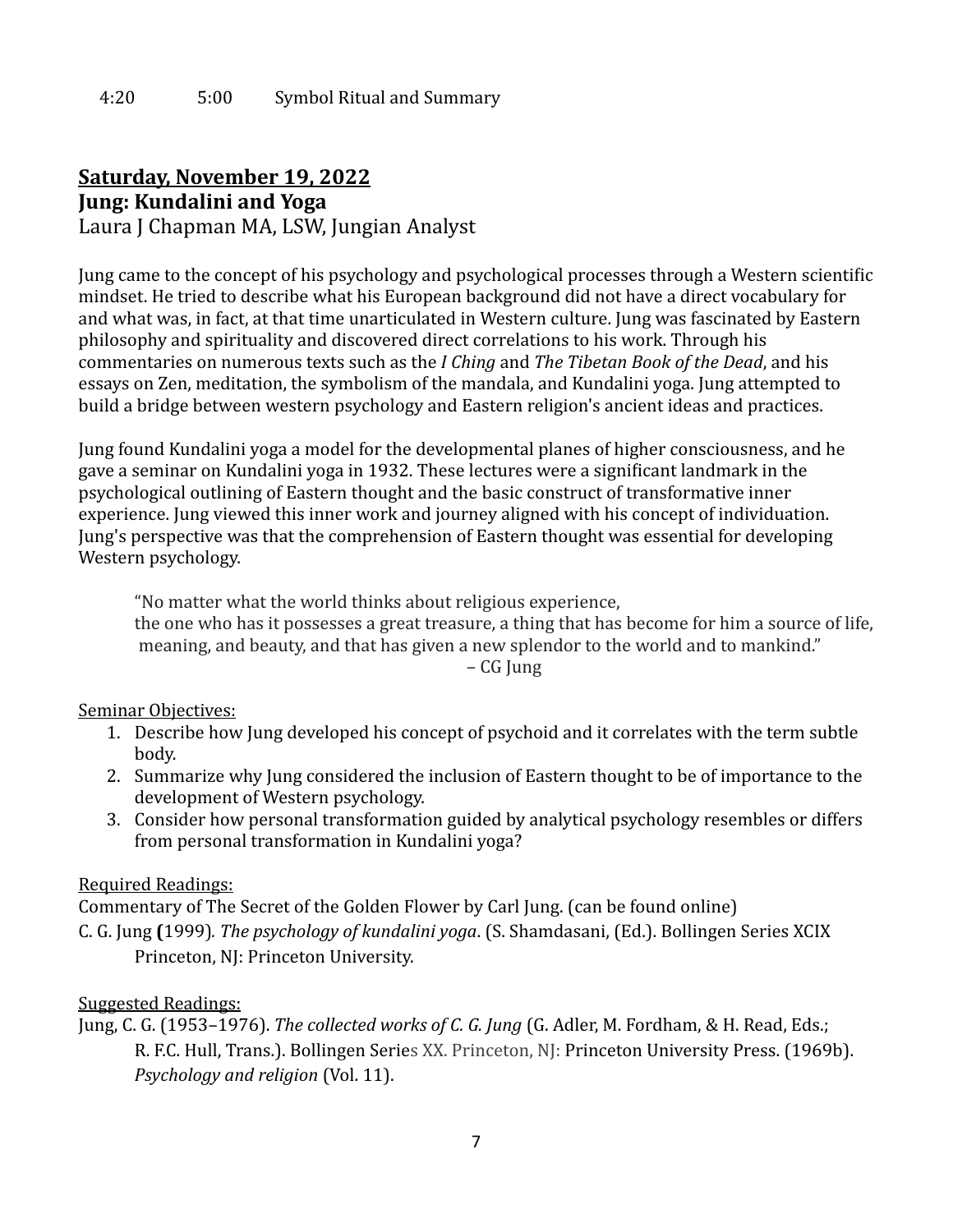- Jung, C. G. (1988). *Nietzsche's Zarathustra: Notes of the seminar given in 1934–1939* (J. L. Jarrett, Ed.). Princeton, NJ: Princeton University Press.
- Jung, C. G. (2009). *The red book: Liber novus* (S. Shamdasani, Ed.; M. Kyburz, J. Peck, & S. Shamdasani, Trans.). New York, NY: Norton.
- Schwartz-Salant, N. (1986). On the subtle-body concept in clinical practice. In N. Schwartz-Salant & M. Stein (Eds.), *The body in analysis* (pp. 19–58). Wilmette, IL: Chiron.
- Seeman, Gary W. (2001). *Individuation and subtle body:* a commentary on Jung's Kundalini Seminar. Dissertation for Pacifica Graduate Institute (can be found online)
- Wilhelm, R. (Trans.), & Baynes, C. G. (Trans.). (1962). *The secret of the golden flower: A Chinese book of life*. With commentary by C. G. Jung. New York: Harcourt, Brace.

## Assignment:

Write a one-page paper with reflections, thoughts, and questions about the relationship between Jungian psychology and Eastern philosophy.

## Schedule:

| 9:00  | 10:30 | Jung's Theory of Psychoid                                                                      |
|-------|-------|------------------------------------------------------------------------------------------------|
| 10:30 | 10:45 | <b>Break</b>                                                                                   |
| 10:45 | 12:00 | Eastern Thought and Mysticism: The Secret of the Golden Flower and<br>the Zarathustra Seminars |
| 12:00 | 1:00  | Lunch                                                                                          |
| 1:00  | 2:30  | Kundalini Lectures: Chakras, Breath, and Yoga                                                  |
| 2:30  | 2:45  | <b>Break</b>                                                                                   |
| 3:00  | 4:00  | <b>Summary and Reflections</b>                                                                 |

## **Friday, December 9, 2022 Shamanism and Depth Psychology**

Debra Bryon, PhD, NCPsyA, Licensed Psychologist, Senior Jungian Analyst

After returning from studying with the shamans in the Andes Mountains of Peru to modern living, I found myself grappling to understand encounters with the numinous that occurred during the process of shamanic initiation. Living in remote mountain villages, Q'ero shamans are raised in a culture that views numinous experience as a natural part of living - very different from what we are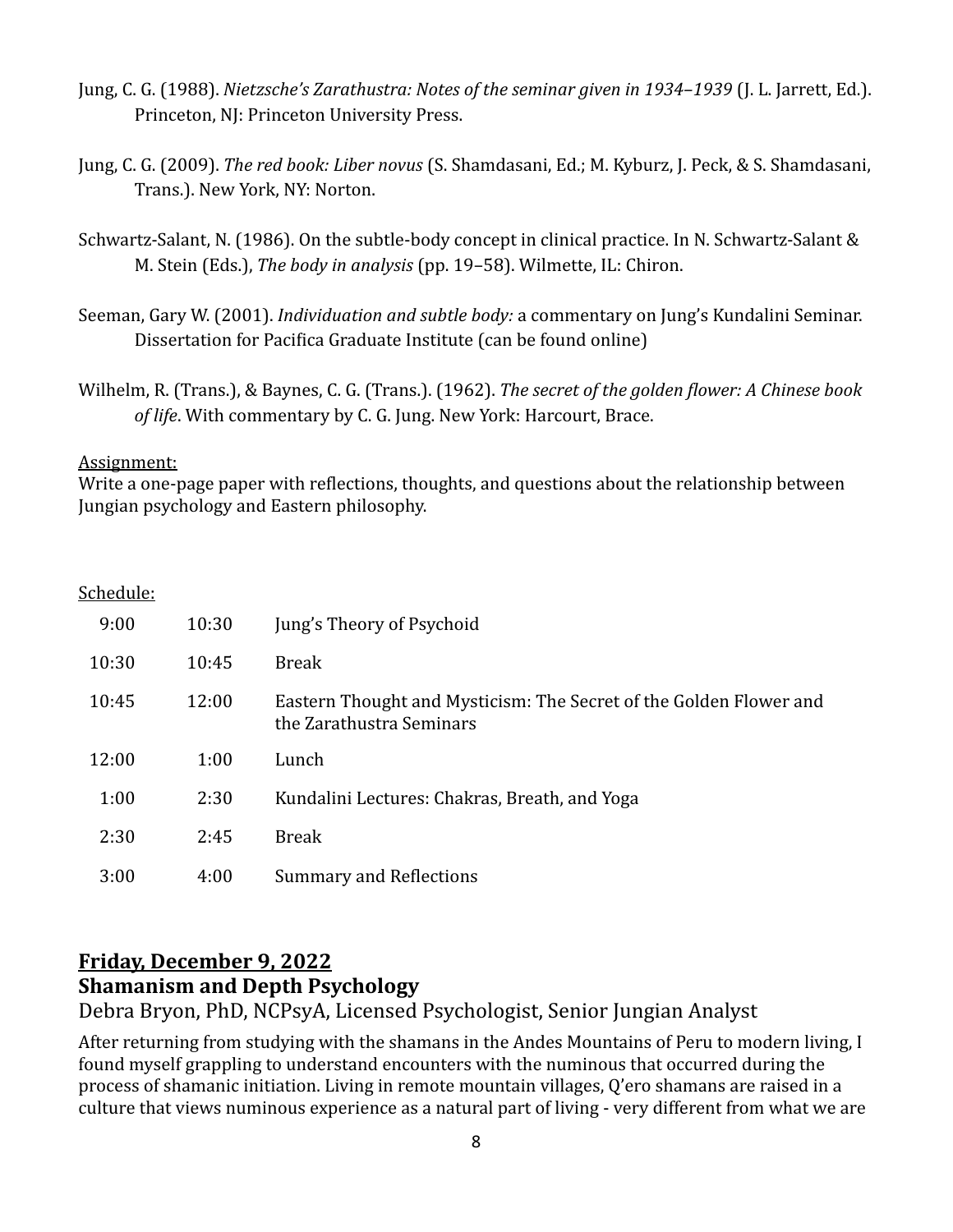taught to believe growing up in the West. Shamans learn to serve mystical experience rather than to make meaning from it, by using their hearts and bodies rather than their minds. As psychologist and Jungian analyst, I found myself trying to conceptualize the experience within a framework I was more familiar with. I believe Jung addressed similar issues vears ago. He wrote:

"It is dawning on us to what extent our whole experience of so-called reality is psychic: as a *matter of fact, everything thought felt or perceived is a psychic image, and the world itself* exists only so far as we are to produce an image of it."

*–* CW Jung, Psychological Commentary on the Tibetan Book of the Great Liberation, in *Psychology and the East*, p 107, par 766.

Over time, I have discovered that the "re-entry" process following numinous experience corresponds to contemporary research in neuropsychology, developmental stage theory, and object relations theory. Ogden, Piaget, Winnicott, Bion, Grotstein – and of course Jung – have each written about psychological states experienced during childhood and regressed analytic states that seem to parallel the transitional phases of re-integration that occur after numinous experience. Based upon these research findings, I propose that re-entry after numinous experience requires cultural reassimilation and intrapsychic processes which include consolidating and internalizing the experience into a pre-existing cognitive map and forming an ongoing relationship (usually spiritual in nature) with a symbol or "inner object," representing the living experience.

## Seminar Objectives:

1. Establish a cultural framework and context for numinous experience and identify differences in the way these experiences are understood among indigenous groups, such as the Ketchum compared with our own.

2. Provide a general overview of developmental stage theory as it applies to conceptualizing and working with numinous experience.

3. Identifying the developmental phases of intrapsychic and intrapsychic processing that frequently occur after numinous experience.

4. Discuss pertinent research findings in the fields of neuropsychology and psychoanalysis that support the proposed stage theory of "re-entry" integration.

5. Explain how this theory and technique can be applied within the context of the analytic setting.

## Suggested Readings:

- Bryon, D. (2012). *Lessons of the Inca Shamans, Part I: Piercing the Veil.* Enumclaw, WA: Pine Winds Press.
- Bryon, D. (2014). *Lessons of the Inca Shamans, Part II: Beuyond the Veil.* Enumclaw, WA: Pine Winds Press.
- Bryon, D. (2014). Participation mystique in Peruvian shamanism, Chapter 7, pp. 144-163. In: Winborn, M. (Ed.). *Shared realities: Participation mystique and beyond* (Vol. 3). Sheridan, WY: Fisher King Press.

## Additonal Readings: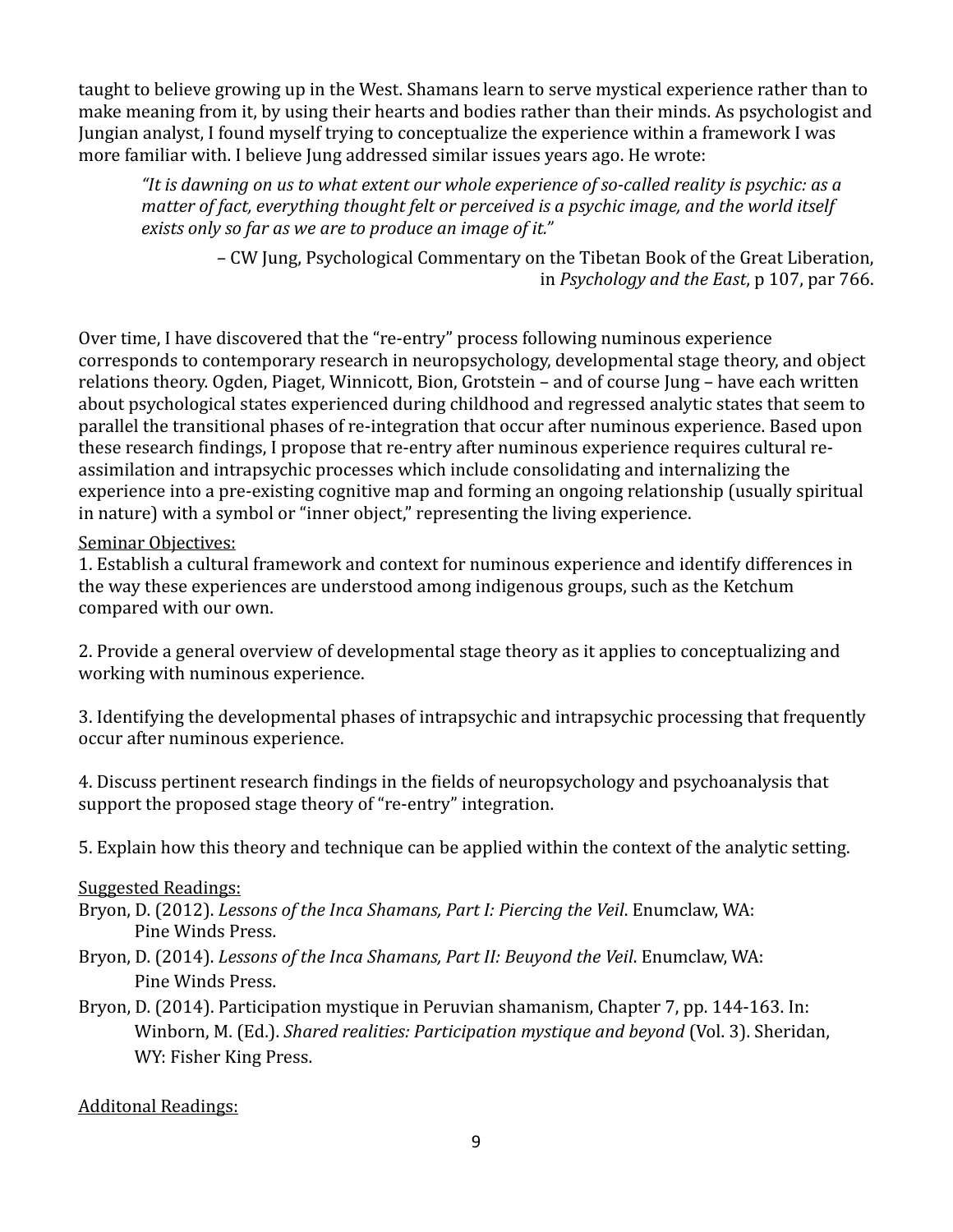Bachelard, G. (1987). *On poetic imagination and reverie*. Dallas, TX: Spring Publications.

Bion, W.R. (1965). *Transformations: Change from leaning to growth*. New York: Basic Books.

Grotstein, J.S. (2000). *Who is the dreamer, who dreams the dreams*. Hillsdale, NJ: Analytic Press.

Hartmann, H. (1952). The mutual influences in the development of ego and id. In *Essays on Ego Psychology*. New York: Int. Univ. Press, 1964, pp. 155-182.

Harmann, H. (1953). Contributions to the metapsychology of schizophrenia. In Hartmann, 1952.

Jung, C. (1967). *Collected works* (Vols. 11, 13). Princeton, NJ: Princeton University Press.

Ogden, T. H. (1989). *The primitive edge of experience*. Northvale, NJ: Aronson.

Piaget, J. (1973). The Affective Unconscious and the Congnitive Unconscious. *J. Amer. Psychoanal.* Assn., 21: 249-261.

Schwager, E. (2001). Listening with the Creative Ear. *Psychoanal. Rev.*, 88:597-652.

Stern, D. (1985). *The interpersonal world of the infant*. New York: Basic Books.

Winnicott, D.W. (1971). *Playing and reality*. New York: Basic Books.

Schedule:

| 1:00 | 2:30 | Establish a cultural framework and context for numinous experience<br>and identify differences in the way these experiences are understood<br>among indigenous groups, such as the $Q'$ ero compared with our own.<br><b>Questions and Answers.</b> |
|------|------|-----------------------------------------------------------------------------------------------------------------------------------------------------------------------------------------------------------------------------------------------------|
| 2:30 | 3:00 | Overview describing the Andean process of building a "mesa," a<br>sacred medicine bundle of quiyas (sacred stones in the Q'ero<br>tradition)                                                                                                        |
| 3:00 | 3:15 | Break                                                                                                                                                                                                                                               |
| 3:15 | 4:15 | <b>Breakout Group Discussion</b>                                                                                                                                                                                                                    |
| 4:15 | 5:00 | Group meditation in the shamanic Q'ero tradition                                                                                                                                                                                                    |

## **Saturday, December 10, 2022**

**Jung in Africa: his dreams, his transference, his fear of "going Black," and his legacy for Jungian psychoanalysis** Roger Brooke, PhD, ABPP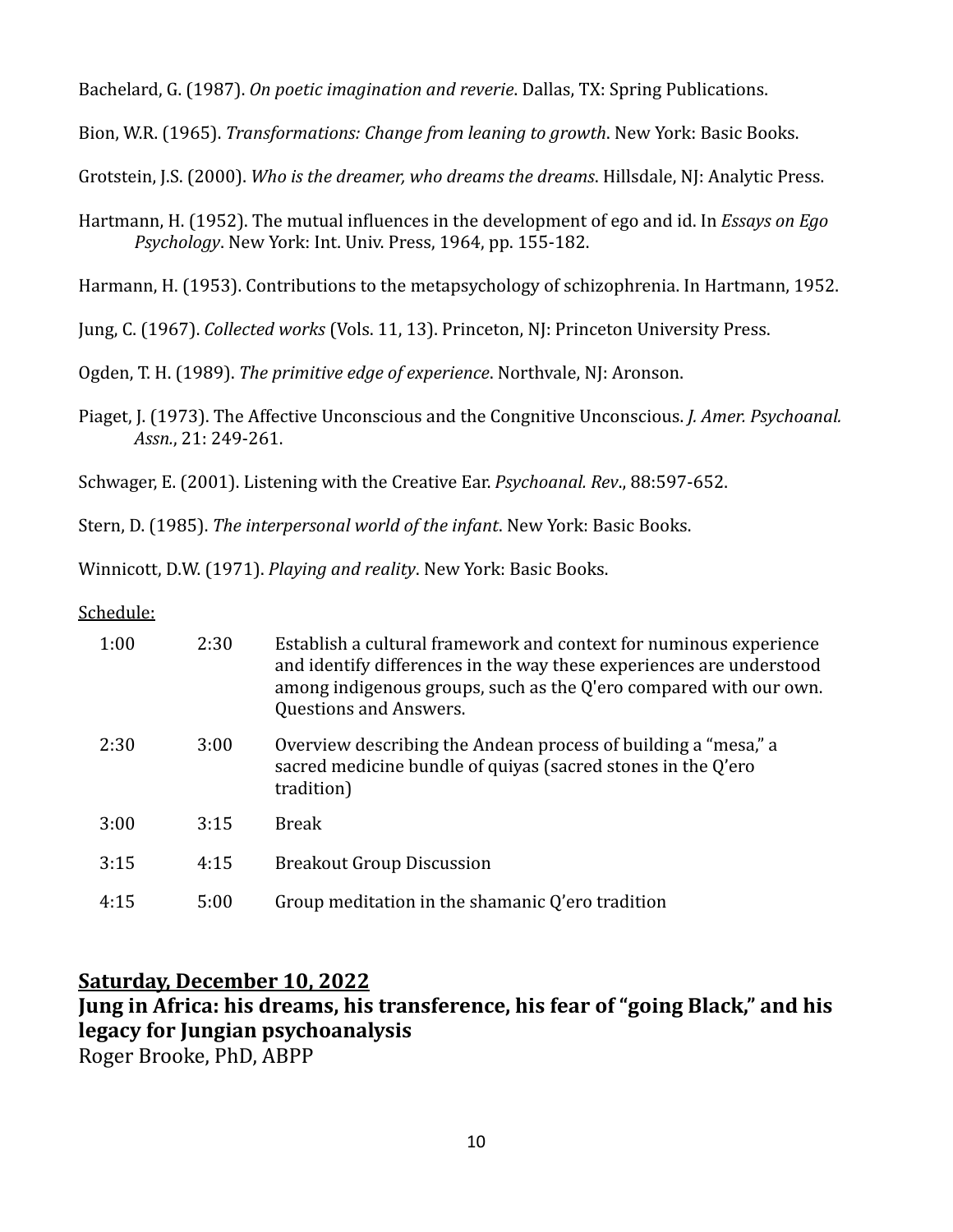This seminar is joining the conversations about psychology and the "Other" by paying attention to the African Other in Jung's own thinking and, perhaps, our own. It is a discussion of the Africa of Jung's imagination and dreams. Because we as students of Jung participate in the Jungian imagination, this seminar is also an opportunity to think further about our own relation to the African Other and to the dark Otherness within our own depths. Jung's projection onto Africa and Blackness did not remain merely a sociocultural projection, politically and ethically unfortunate but psychologically insignificant. As a projection, Jung's European Colonialist fantasies regarding Africa often reflect an inner Colonialism as well, insofar as they are also the stuff of his thinking regarding the psyche and the individuation process. We shall explore this in some depth. However, I shall also show how an "African critique" of Jung and Jungian Colonial thinking comes from within Jung's own thinking as well. I shall suggest that a postcolonial Africanized Jungian psychology might actually look a lot like analytical psychology today. I shall then try to illustrate the force of this position by offering a Jungian cultural critique of object relations theory and practice (I myself am self-critically steeped in that tradition), and a refreshed differentiation of *participation mystique* and psychosis.

A background theme which will emerge more clearly by the end of the seminar concerns the relation between psyche and place: that when geometric space is gathered into place, then psyche is there. This only makes sense of we more clearly than Jung differentiate mind and psyche.

## Seminar Objectives:

- 1. Describe Jung's European Colonialist transference to Africa and Blackness and its significance for analytical psychology.
- 2. Describe how an African sensibility is evident in post-Jungian analytical psychology.
- 3. Describe an African-Jungian critique of object relations theory and practice.
- 4. Differentiate between *participation mystique* and psychosis
- 5. Reconsider the relation between psyche and place.

## Required Readings:

Brooke, R. (2009). Self, psyche, and world: a phenomenological interpretation. *Journal of Analytical Psychology,* 54, 599-616. 

Brooke, R. (2008). *Ubuntu* and the individuation process: toward as multicultural analytical psychology. *Psychological Perspectives,* 51, 36-53.

## **Background Readings:**

Brewster, F. (2017). *African Americans and Jungian psychology*. New York: Routledge.

Buhrmann, V. (1986). *Living in two worlds: communications between a white healer and her black counterparts.* Wilmette: Chiron.

Burleson, B. (2005). *Jung in Africa*. London: Continuum International Publishing Group.

Jung, C. (1961). *Memories, dreams, reflections*. New York: Random House.

Jung, C. (1939). The dreamlike world of India. In *Civilization in Transition* (*CW 10*, para 981-1001).

Jung, C. (1931). Archaic man. In *Civilization in Transition (CW 10*, para 104 – 147).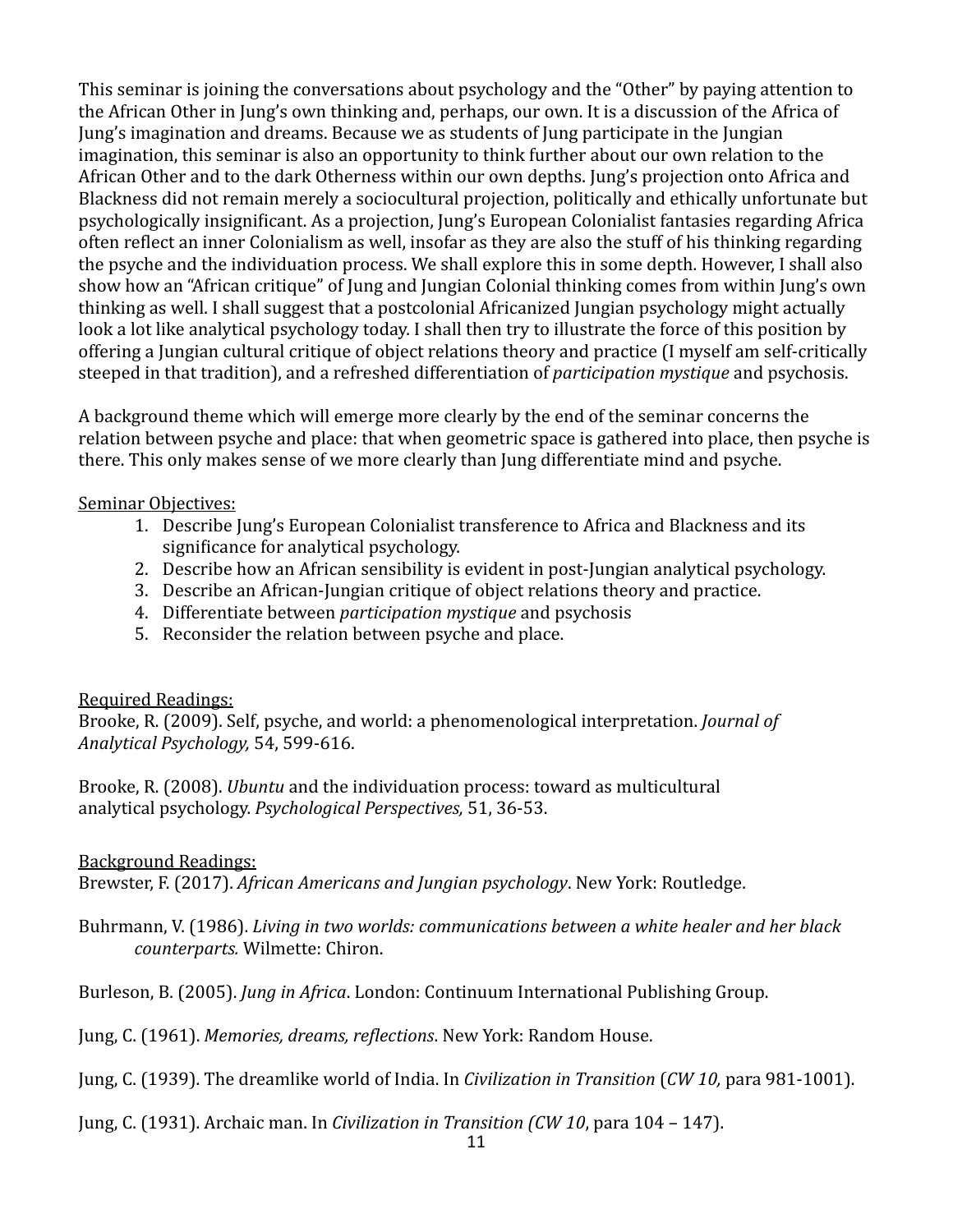| Schedule: |  |
|-----------|--|
|           |  |

| 9:00  | 9:45  | Jung and Africa, part 1: Jung goes to Africa                              |
|-------|-------|---------------------------------------------------------------------------|
| 9:45  | 10:30 | Jung and Africa, part 2: Jungian psychology "going Black"                 |
| 10:30 | 10:45 | <b>Break</b>                                                              |
| 11:00 | 12:00 | Clinical examples for discussion                                          |
| 12:00 | 1:00  | Lunch                                                                     |
| 1:00  | 2:00  | Homecoming: an heir to British Colonialists is welcomed home<br>in Africa |
| 2:00  | 2:15  | <b>Break</b>                                                              |
| 2:15  | 3:35  | Jung's phenomenology of psyche and place                                  |
| 3:35  | 4:00  | The day's take-aways and course evaluations                               |

## **Friday, February 17, 2023 Jung's Woke Experience in New Mexico and the Trauma of Colonialism** Jorge de la O, MA, LMFT, IAAP Certified Jungian Analyst

*Group* complexes litter the psychic landscape and are as easily detonated as the literal land mines that scatter the globe and threaten life – especially young life..." Thomas Singer, The Cultural Complex

As current events reveal, these landmines and these group complexes threaten the well-being of People of Color and impact quality of life. This presentation will focus on "The Chingada Complex." La Chingada is a Mexican word that reveals the cultural unconscious of the Americas. However, La Chingada is a multifaced entity that reveals the Chicanx/Mexican psyche but also the collective wound of Conquest. By focusing on the cultural images used by Indigenous and Chicanx clients, this workshop intends to heighten the clinician's awareness of the cultural psyche. We will examine the cultural unconscious using myth, art, sandplay, and dreams of Latinx clients.

The naming and honoring of the Sol y Sombra of this archetypal pattern embedded in this culture complex must be viewed bi-directionally. The therapist must also see La Chingada as a cultural strength and recognize the therapist's place in the Chingada complex currently and historically. The clinician must be open to entering a relationship with the Chingada Complex. This approach seeks to be a more inclusive process where clients and analysts are subject to change. This clinical work demonstrates the need for analytic psychology to be more conscious and inclusive in honoring the cultural unconscious and the influence of cultural-based trauma.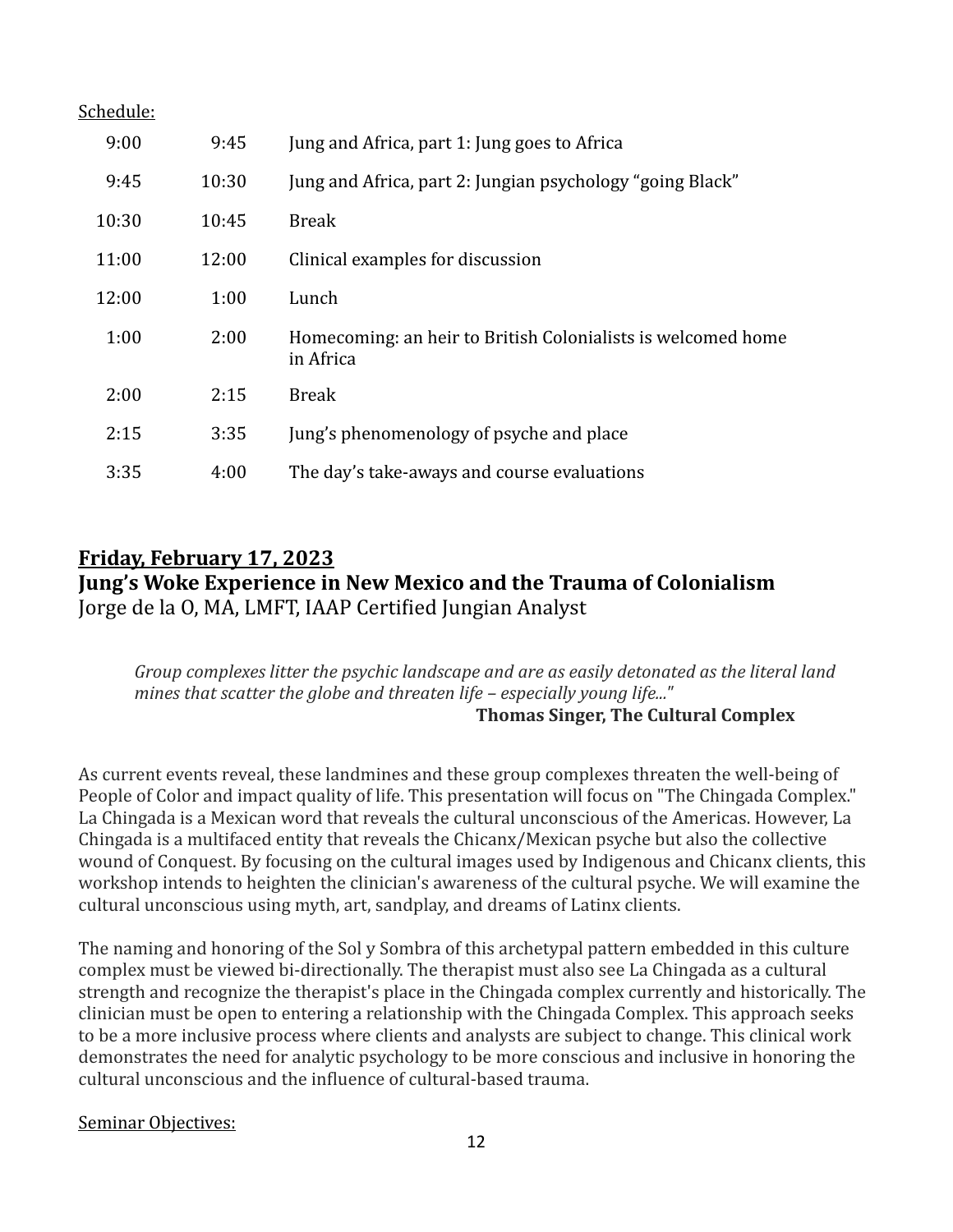- 1. Develop a recognition of the ongoing impact of the Conquest of America from a Jungian and Post-Colonial perspective.
- 2. Amplify archetypes that manifest in the images found in the Chingada Complex.
- 3. Identify the need for bidirectionality in analytical psychology.
- 4. Apply sensitivity to culture and diversity and broaden an awareness of how culture controls behavior in deep and persistent ways, many of which are outside the awareness and, therefore, beyond the conscious control of the individual.
- 5. Formulate a cross-cultural approach that supports the worth, dignity, potential, and uniqueness of each individual.

## Required Readings:

Jung, C. G. (1963). *Memories, Dreams, and Reflections*, Chapter 9. New York, NY: Pantheon.

## Suggested Readings:

Fuentes, C. (1992). *The Buried Mirror: Reflections on Spain and the New World*. London: Andre Deutsch.

Singer, T., & Kimbles, S. L. (2004). *The Cultural Complex: Contemporary Jungian Perspectives on Psyche and Society.* London, England: Psychology Press.

## Schedule:

| 1:00 | 1:30 | Jung's Travel to New Mexico              |
|------|------|------------------------------------------|
| 1:30 | 3:00 | La Chingada: A Cultural Trauma Complex   |
| 3:00 | 3:15 | Break                                    |
| 3:15 | 4:30 | Use of the bi-directionality in analysis |
| 4:30 | 5:00 | Summary and Discussion                   |

# **Saturday, February 18, 2023 Jung in America on the brink of breaking with Freud**

Margaret Klenck MDiv, LP

In this course we will explore the lectures that Jung gave at Fordham University, in which he articulates so many of the ideas that would soon become Analytical Psychology. These lectures were tremendously well received and introduced Jung's thoughts and personality to American psychologists, theologians and physicians, as well as a generation of students. We will read the lectures and follow the development of his ideas, placing them in the context of 1913, Freud, and other relevant psychological movements.

- 1. Summarize the state of the psychoanalytic movement in 1913 as understood by Freud and Jung.
- 2. Identify the basic ideas of the theory.
- 3. Outline the ways in which Jung was beginning to break with Freud.
- 4. Discuss the importance of these new ideas clinically.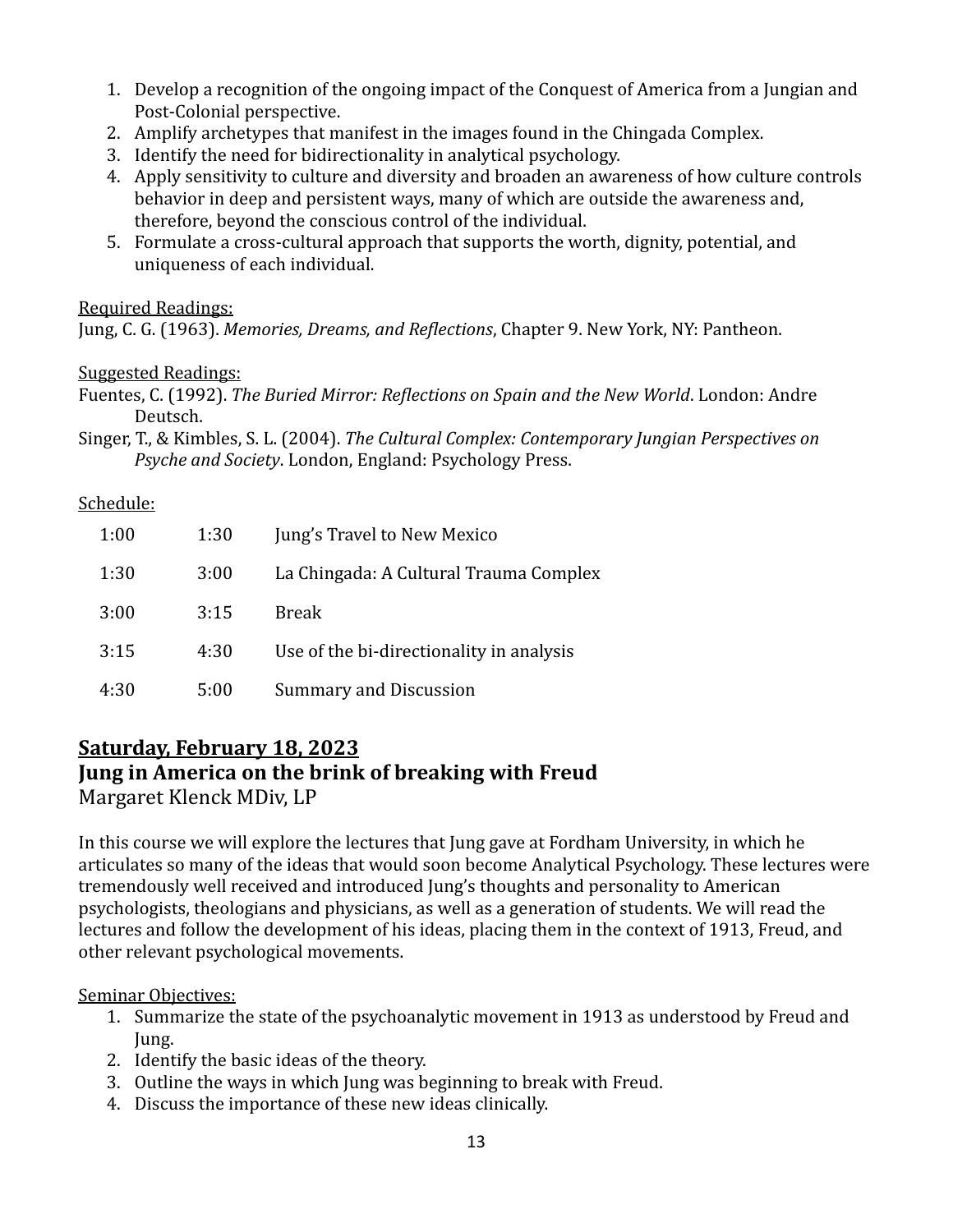#### Required Readings:

Jung, C. G. (2012). *Jung contra Freud: The 1912 New York lectures on the theory of psychoanalysis* (Vol. 175). Princeton, NJ: Princeton University Press.

#### Supplemental Readings:

Ellenberger, H. (1970). *The Discovery of the Unconscious: The History and Evolution of Dynamic Psychiatry*. New York: Basic Books.

Shamdasini, Sonu (2009). *Introduction to the Red Book*. Princeton, NJ: Philemon.

## Schedule:

| 9:00  | 10:30 | Lecture 1 & Discussion         |
|-------|-------|--------------------------------|
| 10:30 | 10:45 | <b>Break</b>                   |
| 10:45 | 12:00 | Lecture 2 & Discussion         |
| 12:00 | 1:00  | Lunch                          |
| 1:00  | 2:00  | Lecture 3 & Discussion         |
| 2:00  | 2:15  | <b>Break</b>                   |
| 2:15  | 3:30  | Lecture 4 & Discussion         |
| 3:30  | 4:00  | <b>Summary and Reflections</b> |

## **Friday, March 17, 2023** Music from the Otherworld: The Alchemical Imagination at work in Celtic Myth **and Literature**

Monika Wikman, PhD.

In this four-hour seminar we will review a few elements of Irish history, culture and literature, looking into the structure of the psyche in myth and poetry specific to the Celtic imagination. Consideration will be given to the archetypes of the feminine present in the Celtic psyche personified as the Goddess Queen Maeve, and as the Goddess Eru.

Connection to the "other world" the archetypal world, will be taken up as we listen to the myths and read together the poetry out loud. The parallels to ancient alchemy and our experiences in analytical work will be discussed. Celtic wisdom illuminates ways to live with the subtle realms of imagination evident as we review what it means to grow "Silver Branch Perception" via the myth of Mannan Mac Lir, and the poetry of W.B. Yeats. We will have time for an active imagination experience inspired by the myth. And then we will end with a look at the ongoing work of the alchemical *coniunctio*, in the Celtic imagination, as seen in the poem, *Old Age of Queen Maeve*, by W.B. Yeats.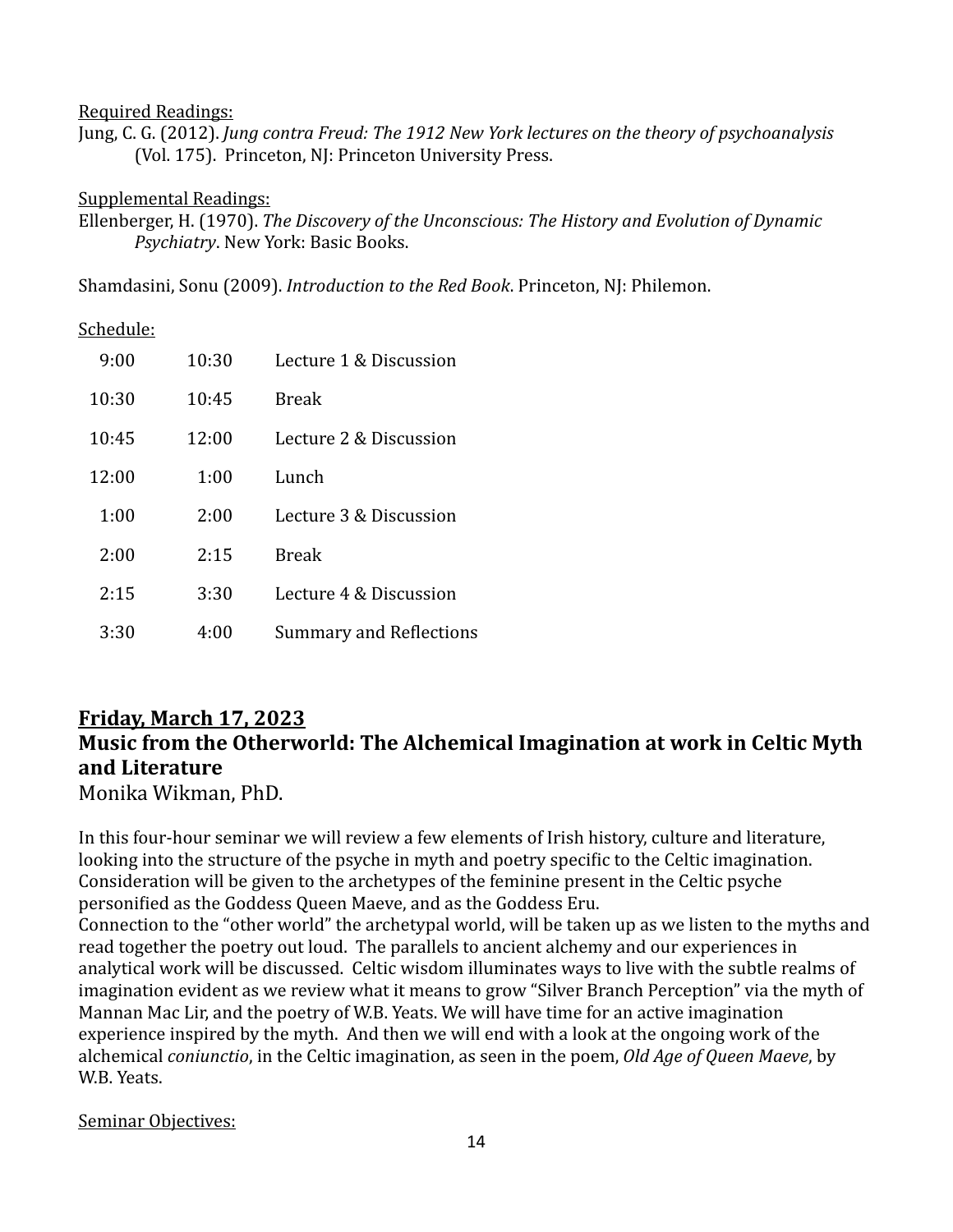- 1. Recognize elements of Irish culture and history, including review of the 1916 Uprising and the resulting Celtic Revival that swept through Ireland and brought a renewal of culture and vision that took place linked to primary sources of imagination.
- 2. Identify some parallels of archetypal patterns between Irish and Greek myths illuminating the value of the divine feminine unique to Irish culture.
- 3. Analyze elements of the archetypal patterns of celtic Queen Maeve that help with transformative processes and addiction in our analytic work.
- 4. Develop an understanding of the practice of active imagination and its important value as an analytic tool in our work.

## Required Readings:

(you can *select one of the three below* for your required reading:) Raines, K. (1999). *W.B. Yeats and the Learning of the Imagination*. Golongooza Press, London.

- Hederman, M. P. (2008). "The Wisdom Of W.B. Yeats: Thunder of a Battle fought in some other Star," in *Spring: A Journal of Archetype and Culture*, Volume 79, Irish Culture and Depth Psychology, Putnam, Connecticut.
- Perera, S. B. (1999). *Queen Maeve and Her Lovers: A Celtic Archetype of Ecstasy, Addiction and Healing*. Carrowmore Books New York.

Suggested Readings:

Hederman, M. (2001). *Art and our Future: The Haunted Inkwell*. Specifically, chapters two and three: Art and Criticism and Poetry as Truth. Blackrock, Dublin, Ireland: Colombia Press.

Assignment: A one- or two-page reflection paper or art project of any kind. My hope is that you take whatever is being stimulated or comes up for you and bring it to an art process or the page. You will not need to read them aloud, although there will be some time for some pieces to be read if one feels moved. 

Schedule:

| 1:00 | 2:00 | Introduction, Lecture exploring the Celtic Psyche<br>(archetypal patterns: Mannan Mac Lir, Maeve, Eru) |
|------|------|--------------------------------------------------------------------------------------------------------|
| 2:00 | 3:00 | Sharing assignments in the Large Group                                                                 |
| 3:00 | 3:15 | <b>Break</b>                                                                                           |
| 3:15 | 4:30 | Reading aloud the Old Age of Queen Maeve                                                               |
| 4:30 | 5:00 | Conjunction Imagery in the Poetry of WB Yeats                                                          |

## **Saturday, March 18, 2023** The Effect of Swiss Culture on Jung's Psychology Angela Graf-Nold, PhD.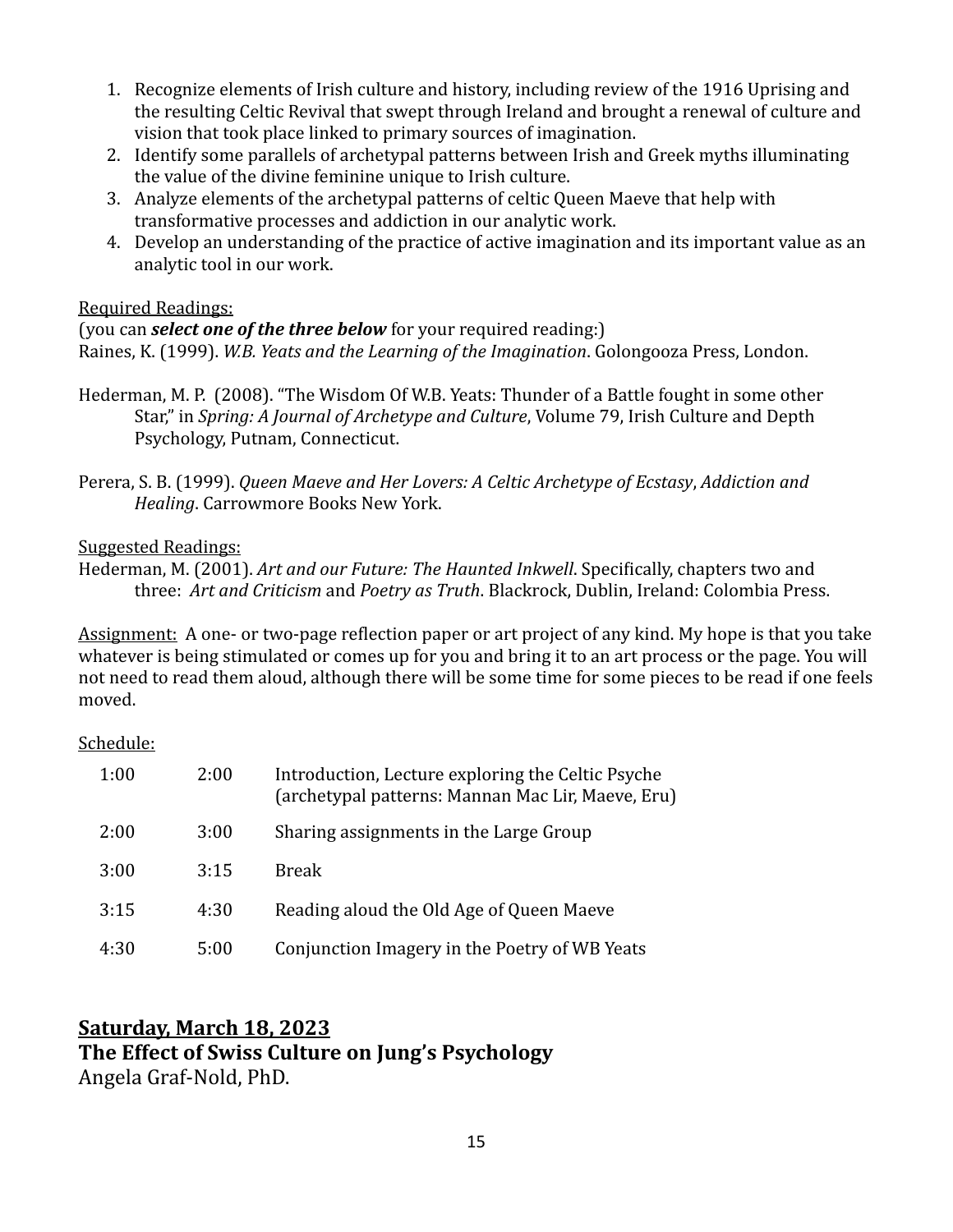Jung repeatedly emphasized the personal conditions of all psychologies. With his first greater work, *Psychological Types* (1921), he investigated and explained the differences between the psychologies of S. Freud and A. Adler, and he found them in the different types of their habitual attitudes in mental functioning, which he had researched in depth. In the same time, he was in search of his personal myth, his inner narrative, which directed his work and life. This search is documented in his *Red Book* which was published in 2010, half a century after his death. Less known is Jung's lifelong occupation with his ancestors and their lives: He often relayed the rumor that Goethe was his great-grandfather. He valued the influence of his parents and grandparents on his life and he investigated his wider ancestry by making use of specialized genealogists.

My presentation focuses on Aniela Jaffé's chapter on Jung's ancestry which is omitted in the English translations of *Memories, Dreams, Reflections*. I also will share my own investigations of the ancestry of Jung's family on both maternal and paternal sides. Both family histories, in an unusual and exemplary way, shed light on crucial points of European and Swiss history.

## Seminar Objectives:

- 1. To become acquainted with Jung's family history, the connection with his personal and collective history, including especially the political history of Switzerland.
- 2. To develop understanding for the impact of Jung's family history on his work and also his personal and political inclinations.

## Required Readings:

Graf-Nold, A. (2016). Switzerland's Intimate Tragedy and Jung's 'Basic Roughness'/Count Keyserling's encounter with Jung and Switzerland. In: *Europe's Many Souls; Exploring Cultural Complexes and Identities.* Spring Journal Books.

## **Additional References:**

- Jaffé, A. (1961/1989) Einiges über Jungs Familie, Engl. Something about Jung's family) in: *Gedanken, Träume und Erinnerungen* . Walter Verlage (missing in the English version of *Memories, Dreams, Reflections*).
- Jaffé, Aniela (2021). Streiflichter zu Leben und Denken C.G. Jung's: Historischer Kommentar von Elena / Spotlights to life and work of C.G. Jung / Historical comment by Fischli, E. Diamond Publishers.

## Schedule:

| 9:00  | 10:30 | Introduction; Lecture: Jung's own statements about his ancestry |
|-------|-------|-----------------------------------------------------------------|
| 10:30 | 11:30 | Jung's ancestors: some investigations                           |
| 11:30 | 12:00 | Discussion and Summary                                          |
| 12:00 | 1:00  | Lunch                                                           |
| 1:00  | 2:00  | Special guest, comments on training in Zurich                   |
| 2:00  | 3:00  | Special guest, comments on training in Zurich                   |
|       |       |                                                                 |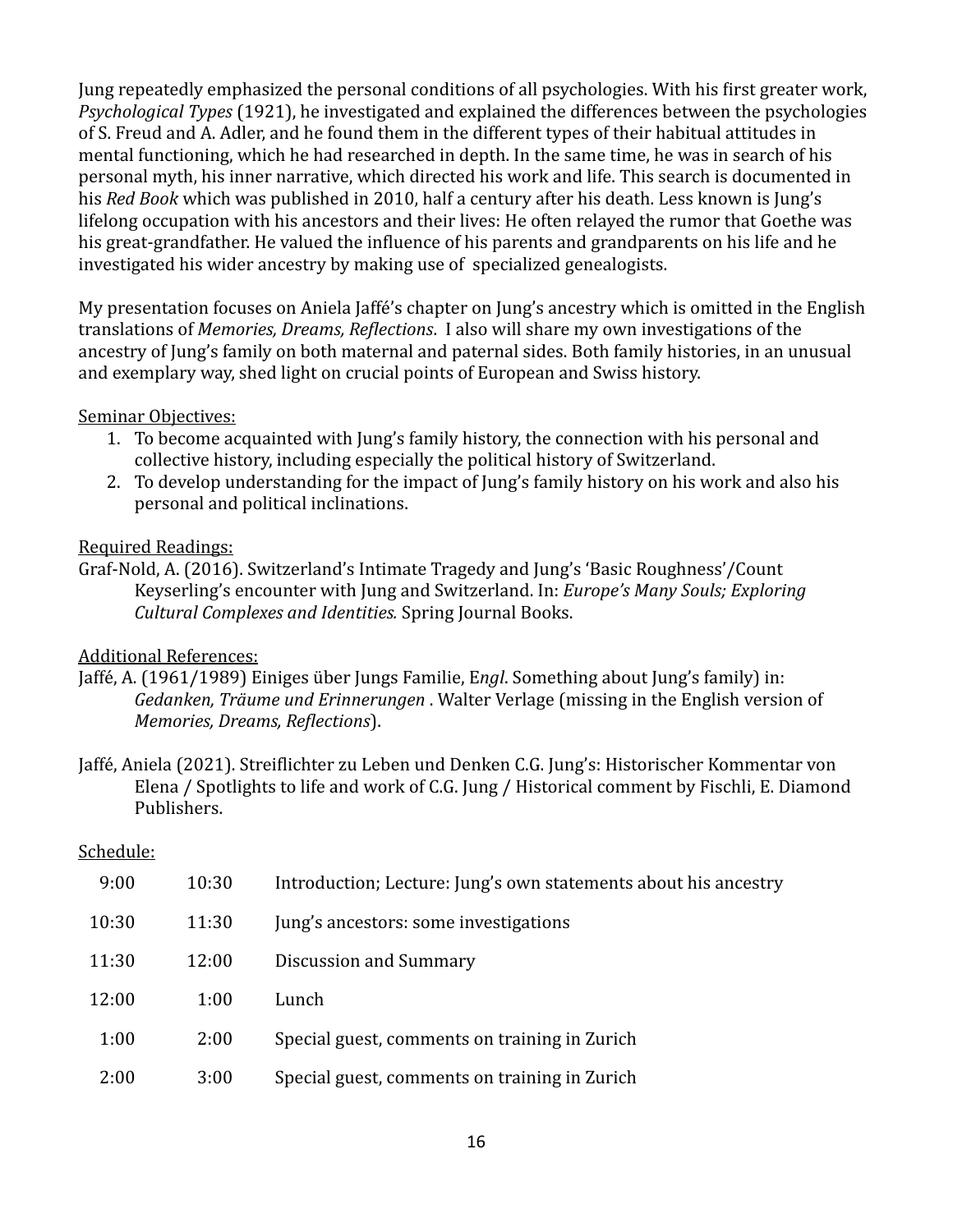## 3:00 4:00 Brad TePaske, comments on training in Zurich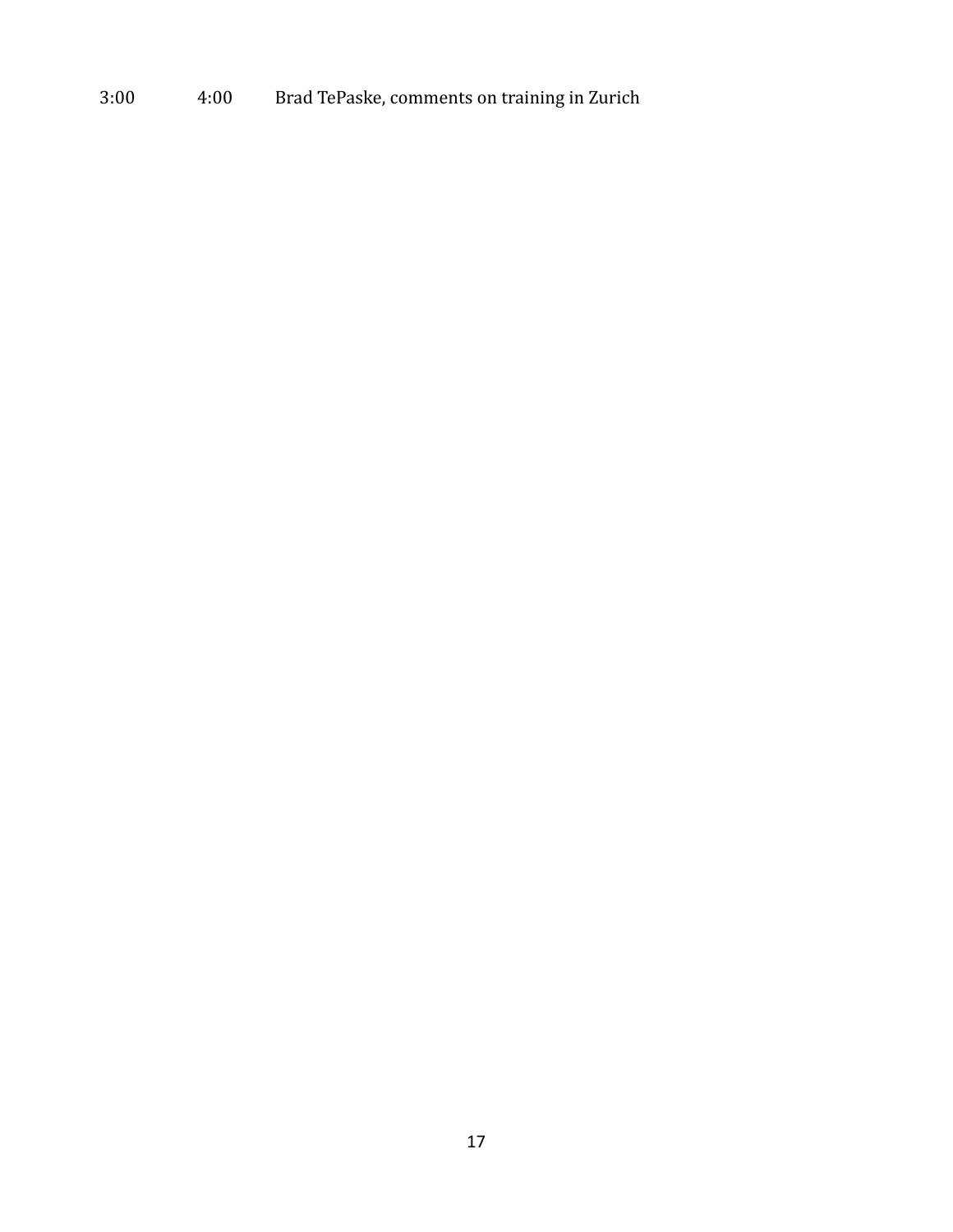## **Friday, April 14, 2023 Introduction to Jungian Sandplay** Betty Jackson, LMSW, CST-T (Certified Sandplay Therapist-Teacher)

"The hands know how to solve a riddle with which the intellect wrestles in vain."  $-$  C. G. Jung

Sandplay is a unique psychotherapeutic modality developed by Swiss child analyst Dora M. Kalff, a student of C. G. Jung. This webinar will present an overview of the history and evolution of Sandplay therapy, inspired by the pioneering work of Dr. Margaret Lowenfeld, based on the theories of C. G. Jung, and influenced by Eastern philosophy and religion.

Sandplay offers the opportunity to create concrete, visual imagery using miniature figures and symbols within the parameters of a small scale sandpray. Spontaneous imagery created by children and adults alike offers a window into the persons inner world and provides validation of the into the veracity of Jung's theories; the parts of the personality and dynamics between them, the formation of complexes, the collective dimension of the unconscious, and the teleological nature of the psyche. Concepts will be illustrated with Sandplay case material and the complementarity of Sandplay and dreamwork will be discussed.

Seminar Objectives:

1. Discuss the three primary streams of influence on the development of Sandplay therapy

2. Describe the basic Sandplay practice technique with children and adults

3. Identify ways in which Sandplay and dreamwork are both different and complimentary

4. Identify symbolic representations of the parts of the personality: ego, persona, shadow, anima/ animus, and the Self evident in a series of Sandplay images

Required Readings:

Kalff, D. M. (2020). *Sandplay: A Psychotherapeutic Approach to the Psyche*, (3rd edition) Oberlin, OH: Analytical Psychology Press.

Suggested Readings:

Weinrib, E. (November 3, 1983). *Images of the Self: The Sandplay Therapy Process*. Boston: Sigo Press.

Sherwood, D. & Jackson, B. (Eds.) (2018). *Into the Heart of Sandplay*, Oberlin, OH: Analytical Psychology Press, Sandplay Editions.

## Schedule:

| 1:00 | 2:45 | Lecture and PowerPoint presentation    |
|------|------|----------------------------------------|
| 2:45 | 3:00 | Break                                  |
| 3:00 | 4:30 | Lecture and Sandplay case presentation |
| 4:30 | 5:00 | Questions and discussion               |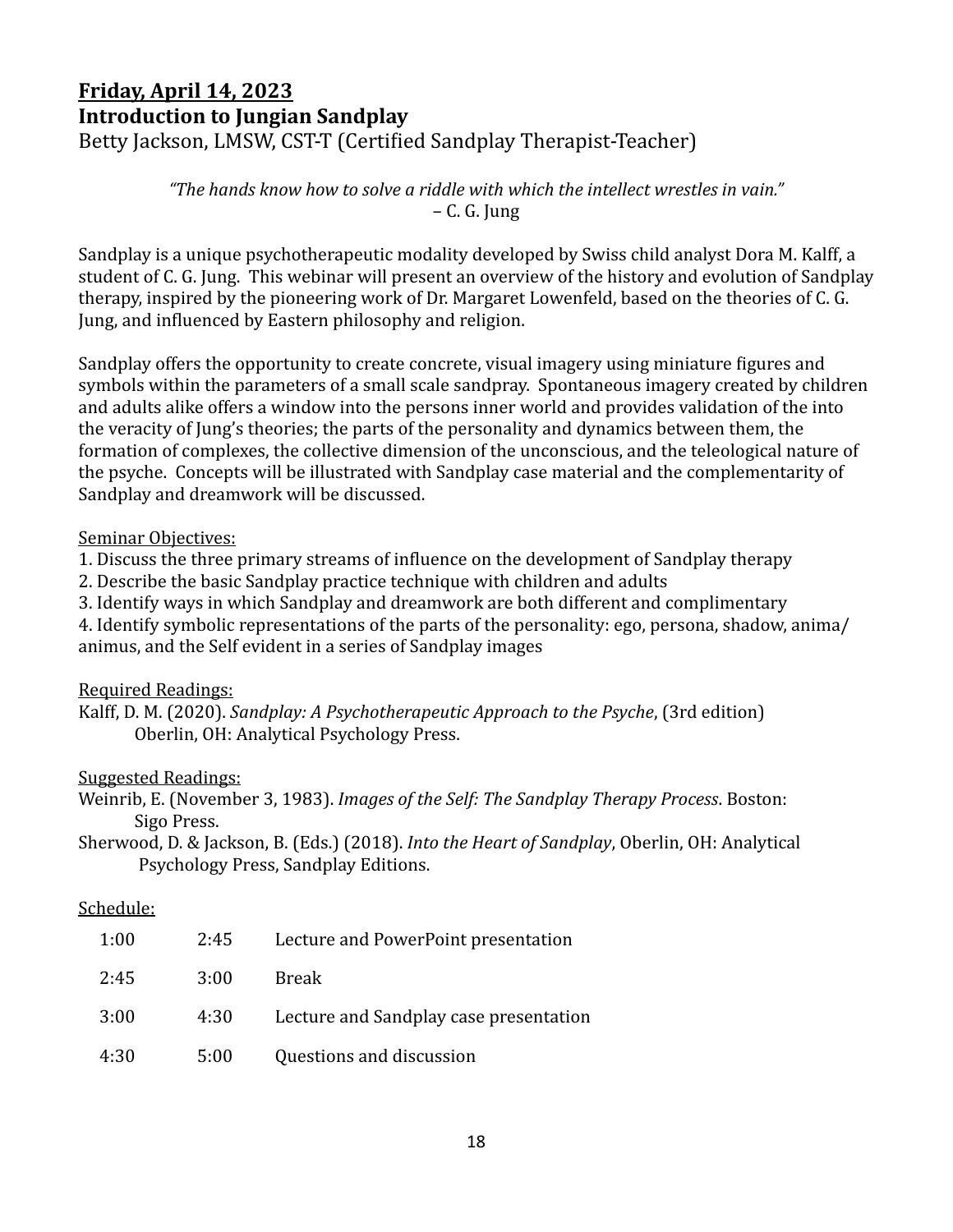## **Saturday, April 15, 2023 Tao in Jungian Psychology** Jayson Wong, M.A., IAAP

*When it is time to stop, then stop. When it is time to advance, then advance.* Thus movement and rest do not miss the right time, And their course becomes bright and clear.

*- I Ching* 

In this seminar, we will explore the "qualitative" aspect of time and the need to relate to this aspect in our daily life, with particular reference to the practice of psychotherapy.

An invaluable way to read time and to discern its requirement is by consulting the I Ching. In this seminar we will discuss the method of consulting the I Ching, and how best to receive its responses. We will also look at selected passages from the I Ching in relation to time and timeliness.

Furthermore, we will look at the I Ching and individual hexagrams in conjunction with the Jungian concepts of "synchronicity", "enantiodromia", "interplay of opposites", "transcendent function", and "Self-realization."

The seminar is discussion-based. Participants will be given selected passages for contemplation and discussion. These passages seek to serve as "bait" to elicit our responses coming from within.

## Seminar Objectives:

- 1. Recognize the qualitative aspect of time and of its significance in the context of psychotherapy.
- 2. Describe the relevancy of the *I Ching* in the practice of psychotherapy.

## Required Readings:

Jung, C.G. (1950). *Forward to the I Ching*, par. 964-1018. In: Psychology and Religion: West and East. Collected Works (Vol 11). W. McGuire (Ed.). Princeton: NJ: Princeton University Press

## Supplemented Readings:

- Jung, C.G. (1952) On Synchronicity, par. 969-997. In: The Structure and Dynamics of the Psyche. Collected Works (Vol 8). W. McGuire (Ed.). Princeton: NJ: Princeton University Press
- Jung, C.G. (1958) *The Transcendent Function*, par. 131-193. In: The Structure and Dynamics of the Psyche. Collected Works (Vol 8). W. McGuire (Ed.). Princeton: NJ: Princeton University Press
- *I* Ching or Book of Changes. (Bollingen Series XIX). Translated from the Chinese into German by Richard Wilhelm and rendered into English by Cary F. Baynes. Princeton: NJ: Princeton University Press

## Schedule:

9:00 9:15 Opening comments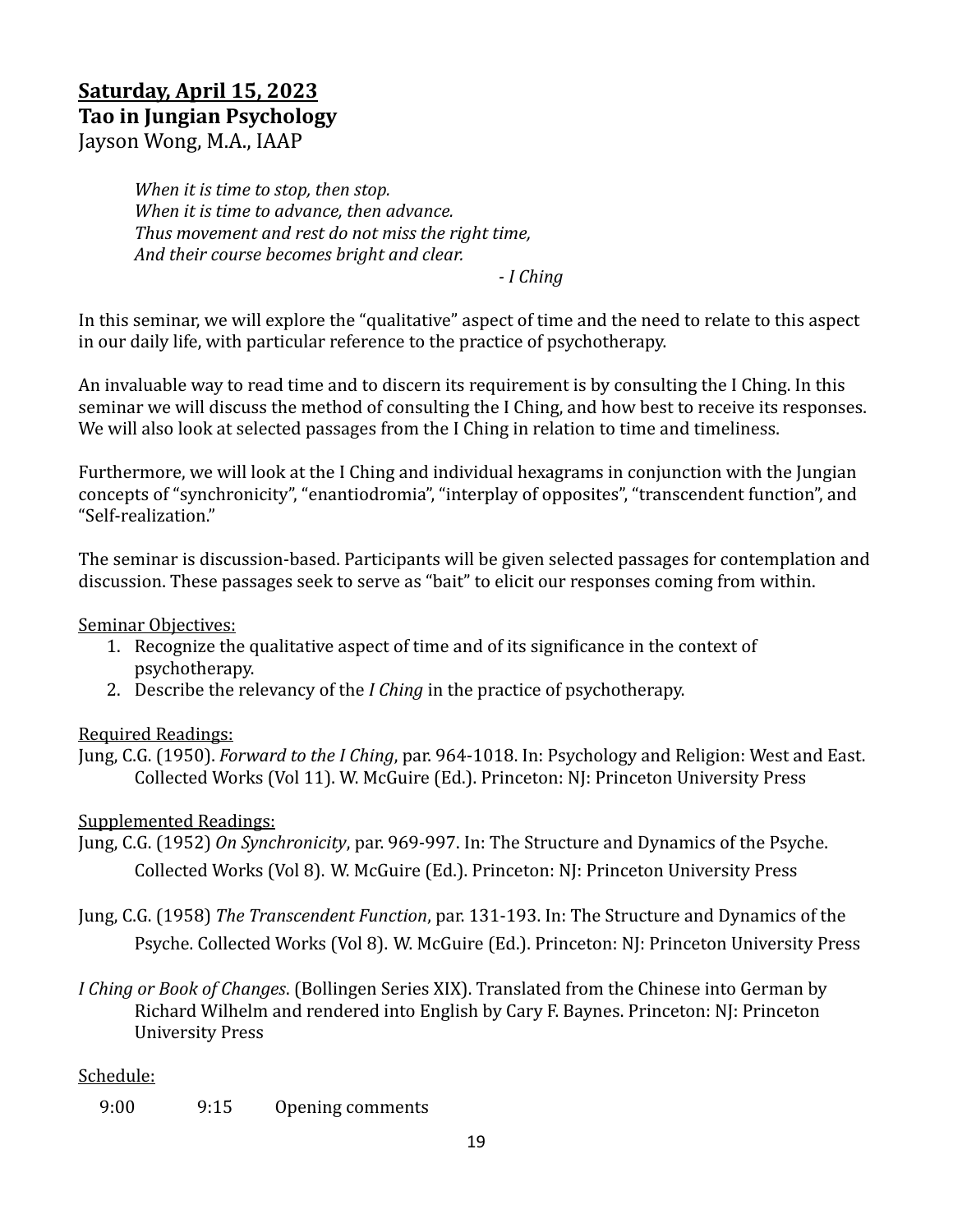| 9:15  | 10:30 | On the qualitative aspect of time                             |
|-------|-------|---------------------------------------------------------------|
| 10:30 | 10:45 | <b>Break</b>                                                  |
| 10:45 | 12:00 | On the <i>I Ching</i> and the aspect of timeliness            |
| 12:00 | 1:00  | Lunch                                                         |
| 1:00  | 2:30  | On the consultation of the <i>I Ching &amp; Psychotherapy</i> |
| 2:30  | 2:45  | <b>Break</b>                                                  |
| 2:45  | 3:30  | On the <i>I Ching</i> & Jungian concepts                      |
| 3:30  | 4:00  | Summary and course evaluations                                |

## **Friday, May 19, 2023 @ The Ethical Society, Rittenhouse Square Shamanic Symbolism and Patterns of Individuation:** The Journey, the Costume and the Drum

Sallie Bell, Ph.D. & Betty Johnson, LSW, CST-T

It is the purpose of this seminar to explore archetypal patterns related to the process of individuation as it is acted out in the symbolism of shamanic ritual as well as expressed unconsciously in the individual psyche striving for transformation.

*"…deep down in our psyche there is a thick layer of primitive processes which as I have said are closely related to processes that can still be found on the surface of the primitive's daily life..."* **Iung CW** vol 18 para 1288

"The shaman climbs the magical tree in order to find his true self in the upper world," Eliade says in his excellent study of shamanism. He continues, "The Eskimo shaman feels the need for the ecstatic journeys because it is above all during trance that he becomes truly himself: the mystical experience is necessary to him as a constituent of his true personality.." **This confirms the psychological inference that may be drawn from shamanic symbolism, namely that it is a projection of the individuation process.** This inference, as we have seen, is also true of alchemy, and in modern fantasies of the tree where it is evident that the authors of such pictures were trying to portray an inner process of development independent of their consciousness and will."

"This process usually consists of the union of 2 pairs of opposites, a lower (water, blackness, animal, snake etc.) with an upper (bird, light, head, etc.) and a left (feminine ) with a right (masculine)."

"The union of opposites, which plays such a great and indeed decisive role in alchemy is of equal significance in the psychic process initiated by the confrontation with the unconscious, so the occurrence of similar or even identical symbols is not surprising."

Jung CW vol 13 para 462.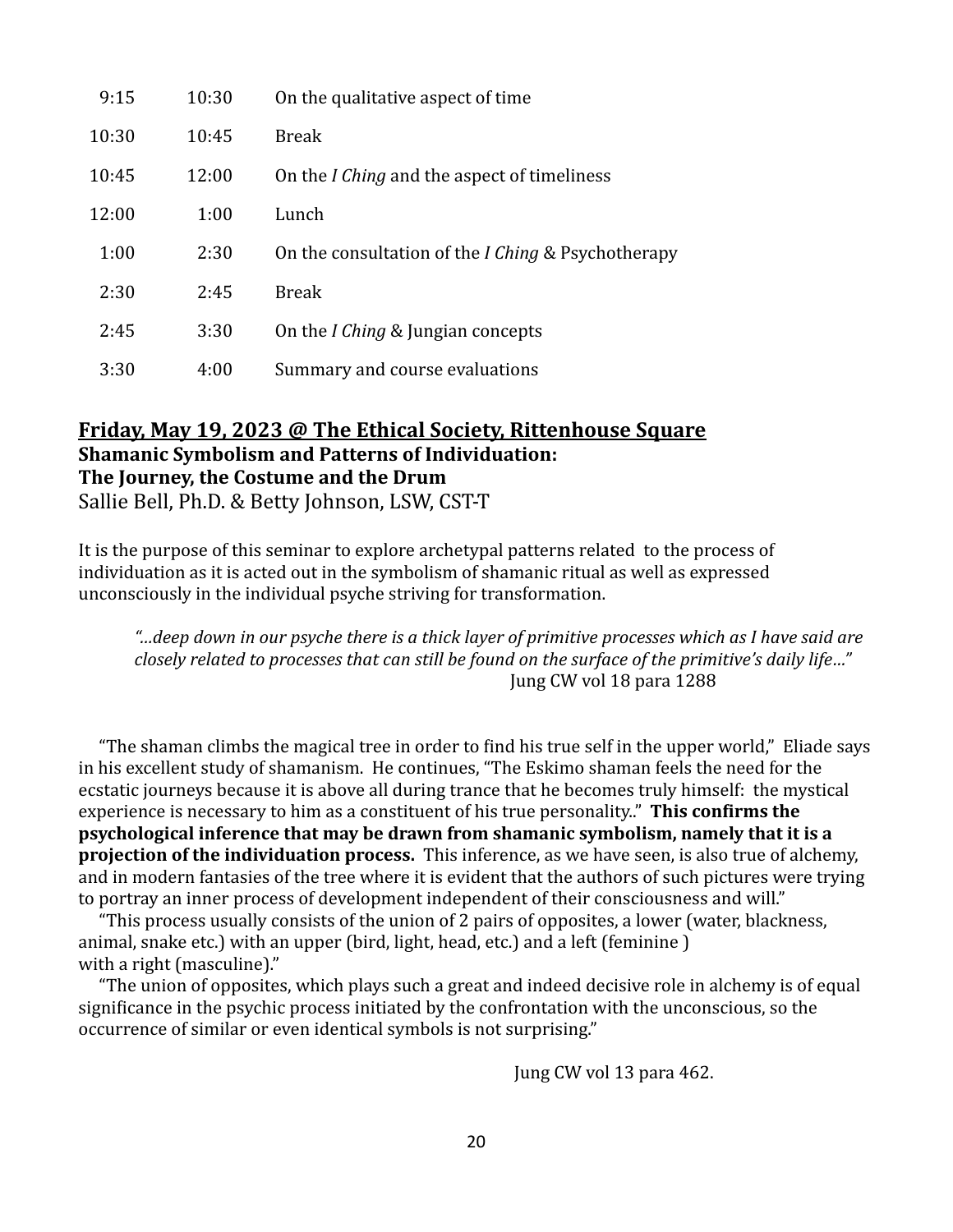**"The numinous experience of the individuation process is, on the archaic level, the prerogative of shamans and medicine men**; later, of the physician, prophet, and priest; and finally at the civilized stage of philosophy and religion. The shaman's experience of sickness, torture, death and regeneration implies, at a higher level, the idea of being made whole through sacrifice, of being changed by transubstantiation and exalted to the pneumatic man- in a word apotheosis."

Jung CW vol 11 para 448

#### Seminar Objectives:

1. To analyze the symbolism embedded in traditional shamanistic ritual life and its relationship to the individuation process.

2. To recognize corresponding symbolism in spontaneous images expressed in modern sand play work.

## Required Readings:

Eliade, M. (1972). *Shamanism, Archaic Techniques of Ecstasy*, Princeton, NJ: Princeton University Press. (Originally published in French by Librairie Payot, Paris, 1951) Jung, C. G.(1967). "The Philosophical Tree" in R. F. C. Hull (Trans.) *Alchemical Studies* (*Vol.* 13, para 304-482). Princeton, NJ: Princeton University Press.

## Suggested Readings:

Sherwood, D. & Jackson, B. (Eds.) (2018). *Into the Heart of Sandplay*, Oberlin, OH: Analytical Psychology Press, Sandplay Editions.

Brodsky, A. T., Danesewich, R., Johnson, N. (Eds.) (1977). Stones, Bones and Skin, Toronto, Ontario, Canada: The Society for Art Publication, an artscanada book.

Ryan, R. (2002). *Shamanism and the Psychology of CG Jung.* London: Vega.

## Schedule:

| 1:00 | 2:45 | Discussion and Viewing of Shamanic Dress |
|------|------|------------------------------------------|
| 2:45 | 3:00 | <b>Break</b>                             |
| 3:00 | 5:00 | Discussion and Viewing of Sandtrays      |

## **Saturday, May 20, 2023 @ The Ethical Society, Rittenhouse Square The Inner Call: Reflections on the Individuation Process** Janis Maxwell, PhD.

One aspect of the process of individuation is "letting go" of cherished beliefs or attitudes that no longer serve life's purpose. This often starts with a "call" or a descent into the unknown, which is a necessary choice of our conscious will. The call is a threshold. Old concepts, ideals and emotional patterns no longer fit, the time for the passing of a threshold seems to be at hand. Today we will explore archetypal images of the call that often initiate the process of individuation. We will discuss the meaning of answering the call and what happens when we refuse the call.